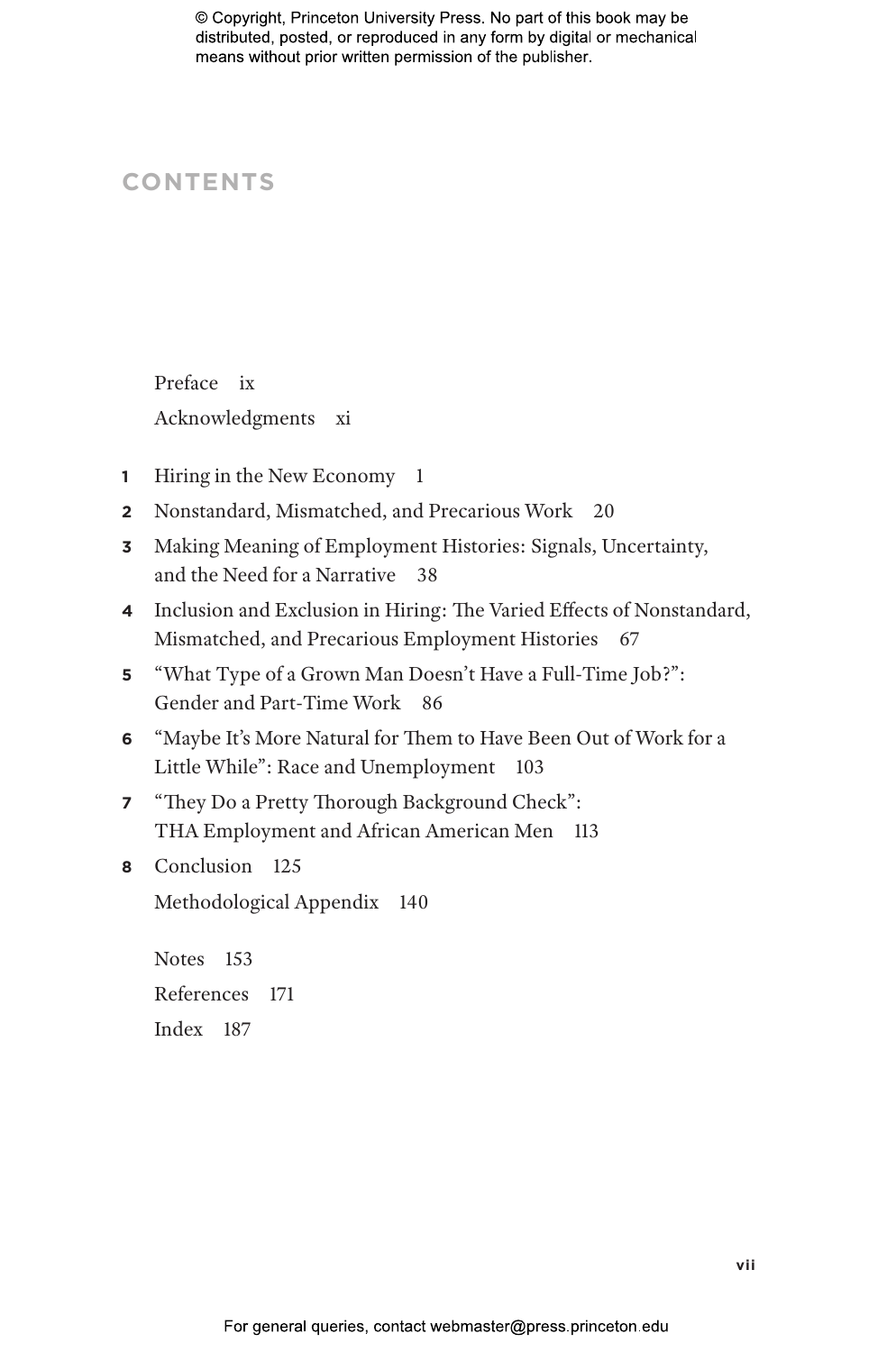# 1 **Hiring in the New Economy**

Employment is central to the economic security and well-being of individuals and their families in the United States. Jobs provide wages and benefits. Jobs provide opportunities for skill development and growth. Jobs provide many of the building blocks necessary for other domains of one's life, such as health, housing, and family. At its core, this book is about the allocation of employment opportunities in the contemporary economy—an economy where millions of workers have experience in positions that are part-time, through temporary help agencies, and well below their skill level. In this environment, how do workers get jobs? How does the hiring process actually work? And, ultimately, who comes out ahead?

Accessing employment opportunities is a complex matching process between employers and workers.<sup>1</sup> Employers are looking for the right employees to execute the tasks needed by their companies. Workers are looking for the right jobs. Jobs that provide them with a set of material and subjective rewards, such as wages, benefits, and satisfaction. The underlying mechanics of how the matching of workers and employers actually happens, however, is far from straightforward.2 There is no centralized system to assign workers and employers to one another. There is no single way that workers decide which employers they want to work for. And there is no single criterion on which employers evaluate job applicants.

Understanding how this matching of workers and employers takes place has been a central concern of social scientists for decades.<sup>3</sup> Scholars often conceptualize the labor market as a two-sided matching process. The supply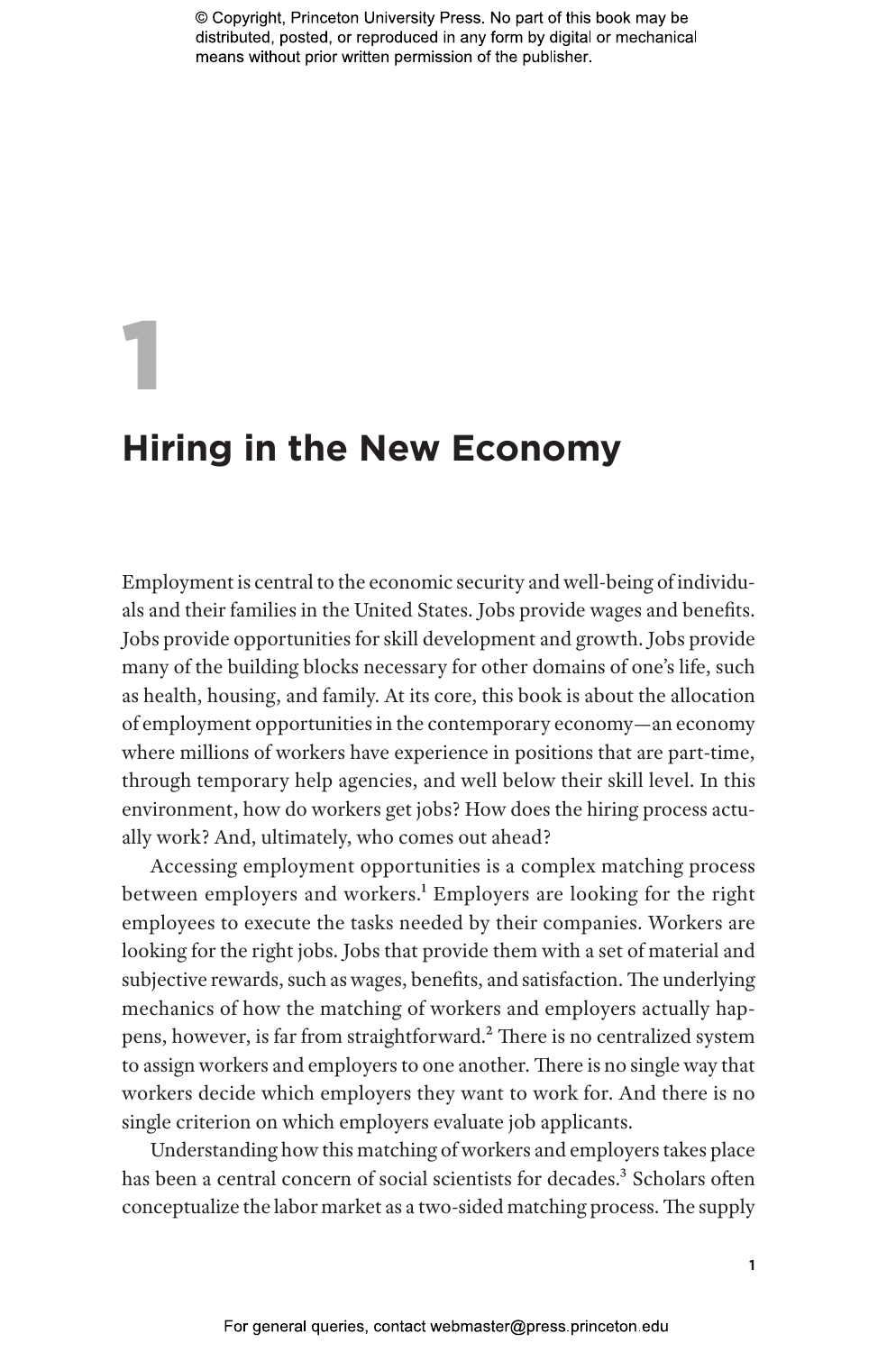# **2** CHAPTER 1

side focuses on workers—their education, training, preferences, and behaviors. The demand side focuses on employers—their needs, desires, and evaluative criteria for hiring workers. While understanding both sides of the process is important, this book centers its attention on the demand side of the equation: employers and their decision making.<sup>4</sup> A large body of research concentrating on hiring finds that, more than simply prioritizing technical skills and credentials, employers and hiring professionals care about a broad array of other worker characteristics during the hiring process. They want workers who comply with "ideal worker" norms of commitment and competence.<sup>5</sup> They want workers with soft skills and the "right" personality.<sup>6</sup> They want workers who are a "fit" with the organization's culture, its workers, and its managers.<sup>7</sup>

The set of criteria that hiring professionals use to evaluate job applicants lies at the center of this book. Recognizing the changing nature of work and employment in the United States, *Making the Cut* asks whether the ways that employers evaluate potential employees have kept pace with this shifting economic landscape. As existing scholarship has demonstrated, the underlying organization of work in the United States does not look the same as it did in the middle of the twentieth century, a period when many of our current models of employment relations emerged.<sup>8</sup> There has been a decline in manufacturing employment and an increase in service sector employment.<sup>9</sup> The occupational structure has become more polarized, with both high- and low-wage job growth outpacing the growth of middle-wage jobs.<sup>10</sup> Technological advances, such as the increasing importance of computers and the internet, have reshaped the ways that work takes place.<sup>11</sup> Global economic integration has generated new forms of competition.<sup>12</sup> And employment relations have also changed. Internal labor markets—where companies promote workers through career ladders at the company—have declined.13 Many organizations now rely on nonstandard and contingent labor too.<sup>14</sup> This set of shifts—as well as others—is part of the bundle of changes resulting in what scholars often refer to as the "new economy."15

Workers' experiences have been deeply altered by these realities. Feelings of economic insecurity are widespread.16 Individuals and families feel pressed financially, uncertain of how they will survive and thrive.17 And employment relationships—as well as the obligations between workers and employers—have shifted.<sup>18</sup> Millions of workers now labor through temporary help agencies, in part-time positions, at jobs below their skill level, and as independent contractors, freelancers, on-call workers, and day laborers.<sup>19</sup> At the same time, long-term unemployment and its associated challenges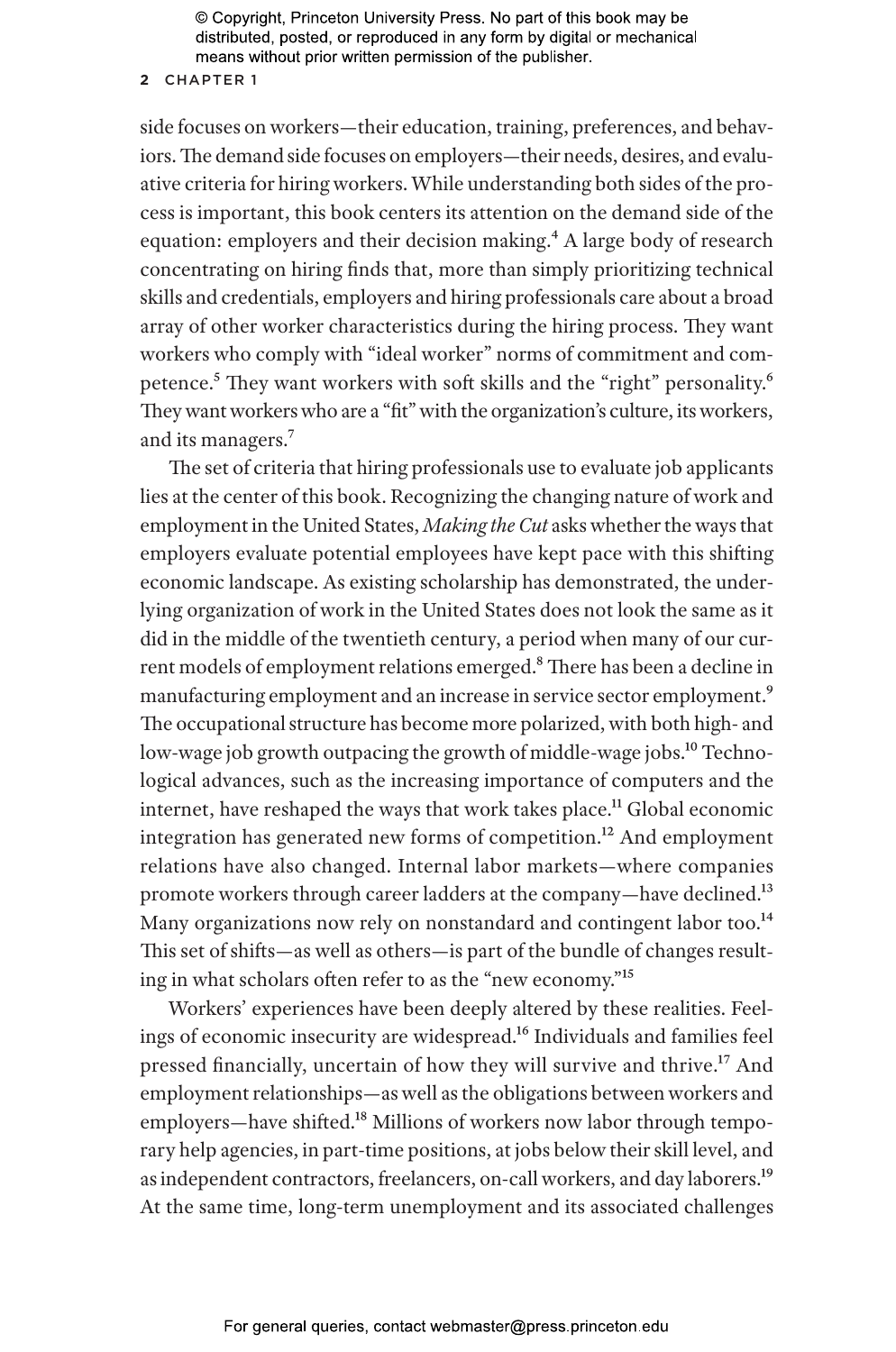## H iring in the New Economy **3**

have become commonplace in the labor force, particularly during periods of recession and recovery.20 While the growth in some of these types of alternative employment relationships may be overstated in the public imagination,<sup>21</sup> one thing is clear: millions of workers labor in nonstandard, mismatched, and precarious positions.<sup>22</sup>

Against this backdrop, *Making the Cut* inspects one key component of the insecurities faced by workers: nonstandard, mismatched, and precarious employment experiences. Specifically, I examine the consequences of part-time work, temporary agency employment, skills underutilization, and long-term unemployment for workers' employment opportunities. To date, scholars have examined how these positions affect a set of important worker outcomes: wages, benefits, autonomy and control, subjective well-being, job security, and health, to name a few.<sup>23</sup> Much less attention, however, has been directed to the consequences of these employment positions for workers' future opportunities in the labor market, specifically their ability to obtain a new job.

Have hiring professionals and employers updated the ways they evaluate job applicants to align with the current economic structure? If assumptions of an unrealistic and outdated economic landscape remain embedded in hiring professionals' criteria of evaluation, those assumptions might exacerbate or mitigate inequality during the hiring process. How would a hiring manager evaluate a college graduate with multiple years of managerial experience but who then ended up taking a retail job? What about an administrative assistant who spent a year working through a temporary help agency? How might a woman who moved in to a part-time sales position after many years of full-time sales jobs be perceived by recruiters and hiring managers?

*Making the Cut* takes on this set of issues. The pages that follow tackle the overarching question of whether employers systematically screen out job applicants with histories of nonstandard, mismatched, and precarious employment in favor of those who have remained in full-time, standard jobs at their skill level. If so, then workers with nonstandard, mismatched, or precarious employment experiences will be blocked from opportunities because they will be unable to move on to new jobs. In this case, these types of employment experiences may serve as an important driver of inequality in the new economy. But if the answer is no, then there may be an important role for these types of employment positions in serving as stepping stones to new employment opportunities for workers as they navigate the tumultuous labor market.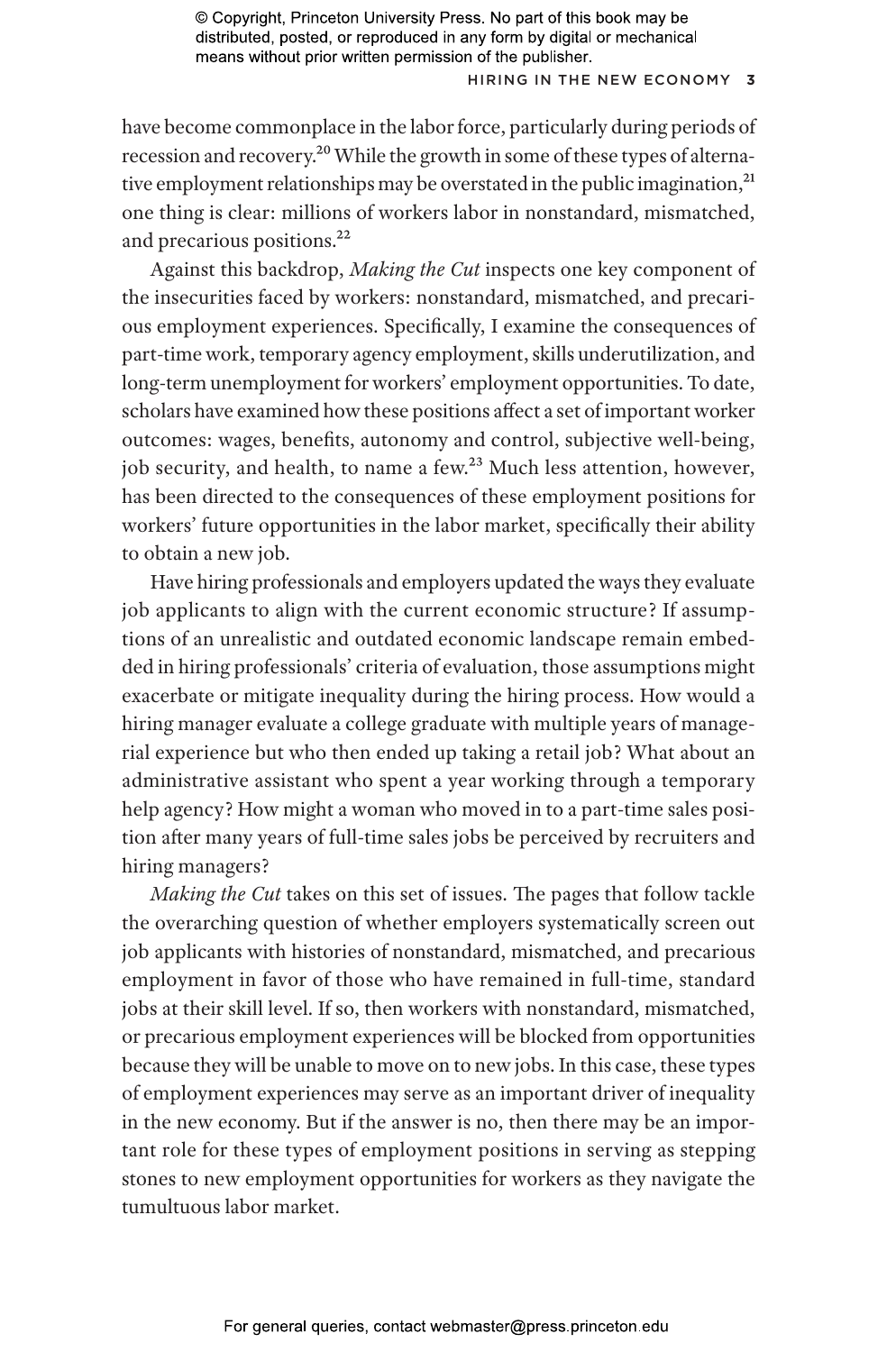#### **4** CHAPTER 1

One can imagine, though, that the consequences of these employment experiences are not uniform or universal. Take the woman discussed above who moved from years of full-time sales experience in to a part-time sales position. What if she were a man? Would he be perceived differently? What if he were African American? While a significant body of scholarship indicates that women and racial minorities face discrimination during the hiring process, it is not clear how nonstandard, mismatched, and precarious employment histories may intersect and interact with these traditional axes of social inequality.24 It is quite possible that employment experiences that deviate from common conceptions of a "good" job will reinforce existing inequalities by race and gender, further disadvantaging women and racial minorities. By contrast, there may be a complex interaction between social categories and employment histories such that those workers with more status and privilege in the labor market—such as white men—face particularly negative consequences of these types of nonstandard, mismatched, and precarious employment experiences. These contrasting possibilities hold important implications for understanding how inequalities in the labor market are produced and maintained in the new economy.

# **Making Hiring Decisions**

Employers make hiring decisions behind closed doors. But as it turns out, we actually know quite a lot about how these decisions get made. One prominent line of research on hiring decisions focuses on discrimination.<sup>25</sup> While it is illegal to discriminate based on certain worker characteristics such as race and gender—clear evidence shows that discrimination in hiring persists in the US labor market.<sup>26</sup> And scholarly interests in this area have focused on the underlying processes that may drive discriminatory behavior. While there are many theories as to why discrimination occurs, scholars often situate them in two broad groups: "statistical" and "preference-based" discrimination.27 Statistical models of discrimination emphasize the ways that decision makers take attributions of group-level characteristics and then apply them to individual members of that group. For example, a hiring manager may take her perceived average productivity of older workers as a group and then assume that any individual worker who is older is as productive as that "average" older worker. By contrast, preference-based models of discrimination conceptualize discrimination as the result of biases and stereotypes about particular groups of workers. Discrimination against older workers may emerge, for example, due in part to employers' negative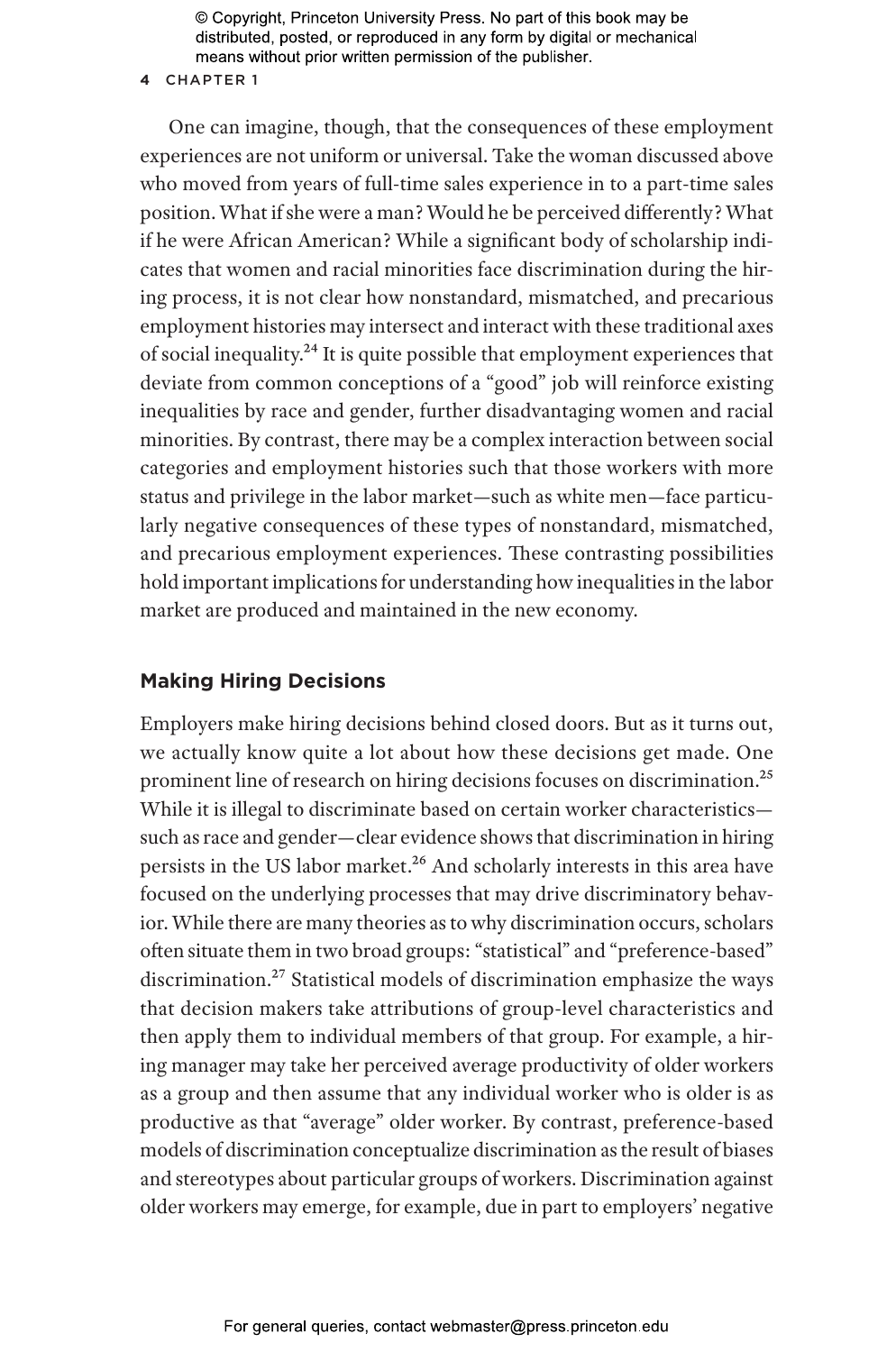## H iring in the New Economy **5**

stereotypes of older workers as being less competent or motivated. While the precise mechanisms are distinct, under conditions of uncertainty and limited information—as are often the case when making initial decisions about job applications—these two broad perspectives on discrimination generally offer similar predictions about what groups will face discrimination during the hiring process.<sup>28</sup>

A second key line of scholarship on hiring decision making has focused on human capital, signaling, and credentialism explanations. These theories largely place education and skills at the center of employers' hiring decisions. While the precise driving force for decision making in each perspective is distinct, they all propose a key link between education and hiring outcomes.29 In its most basic form, imagine a model of hiring decisions where employers are attempting to use information about job applicants' education and skills to match them appropriately to a position within their firm. Employers are aligning particular educational backgrounds with particular organizational tasks. The applicants who are the best matches—and therefore who are predicted to be most productive—are interviewed and then, ultimately, hired.

Yet scholars have complicated this stylized picture, highlighting additional factors that employers consider when making hiring decisions. Employers also care about soft skills and personality, compliance with ideal worker norms of commitment and competence, and fit.<sup>30</sup> Employers want to hire individuals who can interact well with customers and clients. They want individuals who are going to get along with other workers and with managers at their organization. They also want workers whose backgrounds and interests—particular types of music or sports<sup>31</sup>—align with the organizational culture. And—certainly in white-collar jobs—employers want workers who can exhibit complete dedication to their jobs, free from the competing demands that come with raising children or taking care of sick or elderly parents.<sup>32</sup> In other words, the worker who is likely to come out on top in the hiring process is not just the worker with the best education, technical skills, or knowledge for the position. To be hired, a worker needs to excel—or be perceived as excelling—on these other dimensions of evaluation as well.

Obtaining information about these deeper characteristics of job candidates early on in the hiring process, especially from just their resume and cover letter, is challenging. It is this moment in the hiring process—the point of initial applicant screening, where information and time are extremely limited—that is emphasized in much of *Making the Cut*. This moment is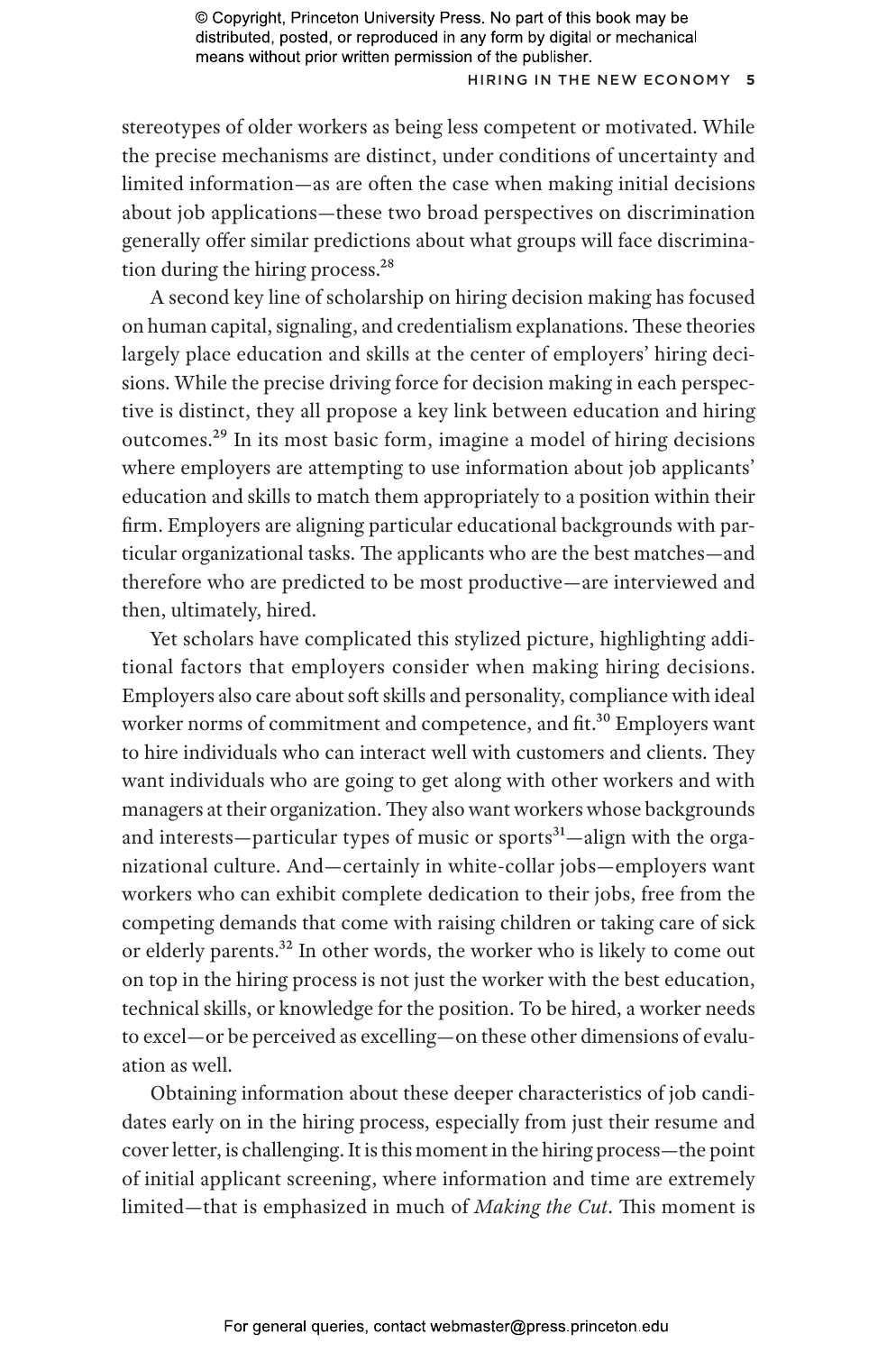#### **6** CHAPTER 1

particularly important because it is where first impressions are formed and hiring professionals decide who moves forward in the hiring process and whose application is left in the pile. Yet it is difficult to get a sense of someone's personality and interaction style from a resume. Similarly, knowing whether someone will fit in well at an organization can be difficult if one has only a cover letter. Direct measures of commitment and dedication are also unlikely to appear in one's application materials. Yet this is information employers want to have. It matters to them.<sup>33</sup> Under these conditions of limited information, employers are likely to use whatever they can access in order to make inferences about these attributes of the job applicant.<sup>34</sup>

What information do employers actually have during the initial review of applicants? Because names appear on their resumes and cover letters, employers are often able to infer the gender—and sometimes the race of applicants. This type of assumed demographic information has, indeed, been linked to discrimination in the hiring process.<sup>35</sup> Hiring professionals can also generally get a sense of the age of the applicants from their years of work experience as well as graduation dates from high school or college.<sup>36</sup> They will likely also know where applicants live and where they went to school.<sup>37</sup> Many resumes have information about volunteer and extracurricular activities as well.<sup>38</sup> Additionally, potential employers will have details about the applicants' employment history—the tasks they completed, the organizations they worked for, and their trajectory through different jobs. These pieces of information are likely used by hiring professionals, consciously or unconsciously, to make broader determinations about workers. They may lead to inferences about workers' soft skills, personality, fit, and likely compliance with ideal worker norms of commitment and competence.

Indeed, scholars have generated a large body of research documenting the ways that these observable signals—even the ones not directly related to productivity—are converted into decisions about which applicants to call back for an interview. Scholars have found that—holding all else equal—the following applicant attributes have a direct effect on callbacks: race, gender, prestige of one's undergraduate institution, parental status, sexual orientation, social class background, immigrant status, and religion.<sup>39</sup> Crucially, many of these observable signals—or inferred observable signals—are used as proxies for other, often unobservable, attributes during the hiring process and are commonly associated with deep sets of cultural beliefs or stereotypes.40 In the case of race, for example, scholars have uncovered employers' stereotypes of African American workers as lazy and less skilled than their white counterparts, which may lead employers to make negative inferences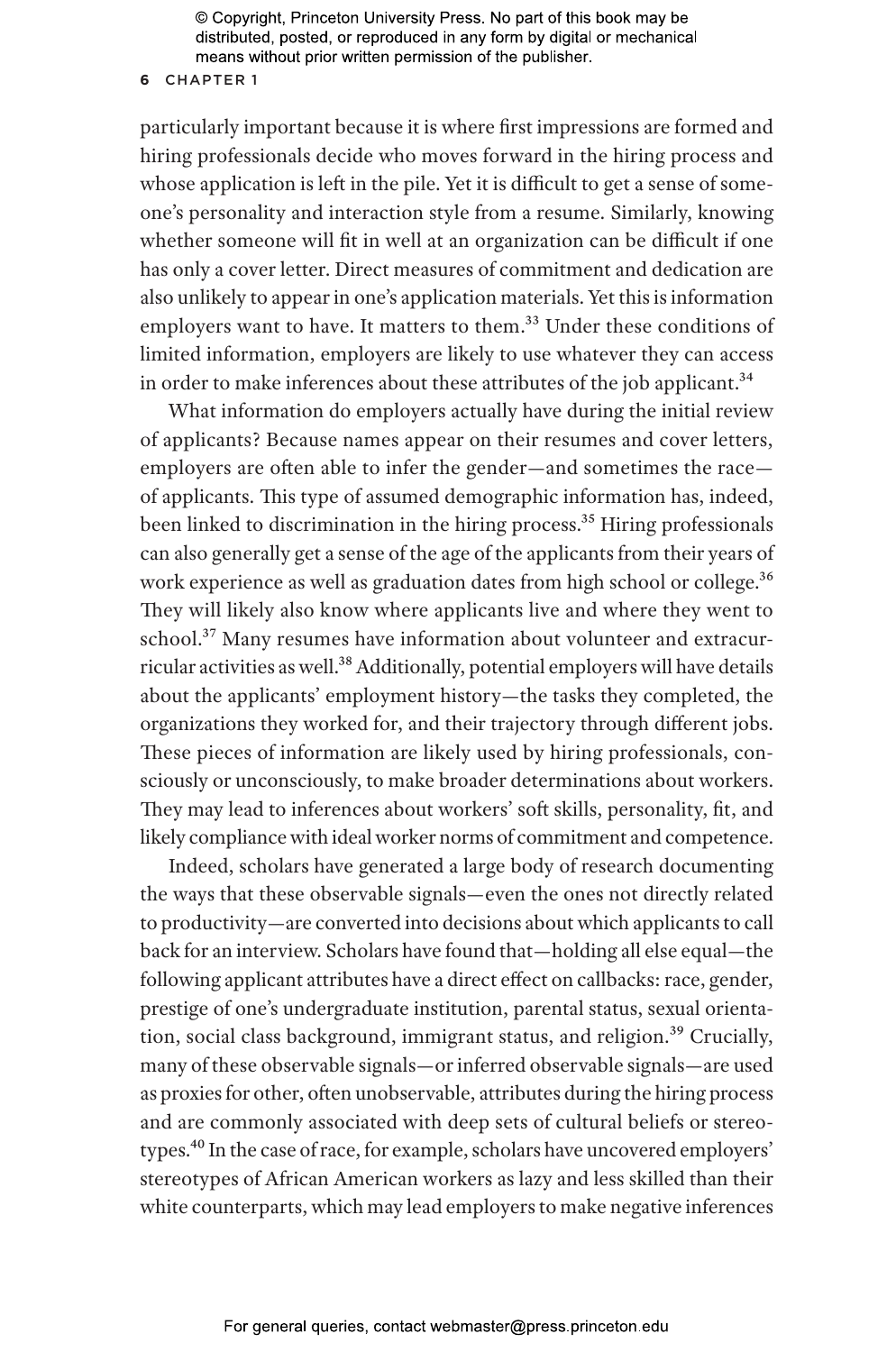## H iring in the New Economy **7**

about African American workers' expected productivity.<sup>41</sup> Here, an observable signal—race—ends up serving as a stand-in for a difficult-to-observe characteristic. From this example, we can see how stereotypes can bias the ways that job applicants are evaluated, resulting in durable inequalities between groups.42 In another example that will be important later on, there is a gendered set of stereotypes that exist around parenthood: lower levels of perceived competence and commitment for mothers compared to fathers. These stereotypical beliefs can drive bias against mothers and women of childbearing age.43 Indeed, stereotypes of this sort will play a central role in making sense of how gender intersects with certain types of employment experiences to influence hiring professionals' evaluations during the job applicant screening process.

The title of the book—*Making the Cut*—captures two important underlying currents that run throughout the following pages. First, it points to the key question of which workers are actually able to rise to the top of the application pool. What makes applicants good enough? What do they need to do to actually make the cut? Second, the title highlights the central decision-making moment examined in the book: hiring professionals deciding whom to interview for a job. What underlying processes lead employers to call back some applicants for interviews while excluding others? In other words, how do hiring professionals actually make the cut, separating the yes pile from the no pile?

Evaluating job applicants does not happen in a vacuum. The broader social and economic context matters. Next, we turn to the ways that work and employment have changed and developed in the United States. Understanding how the economic landscape has shifted in the previous decades will provide the necessary backdrop for thinking through the ways that hiring professionals make sense of nonstandard, mismatched, and precarious employment histories.

———

# **The Structure of Work and Employment in the New Economy**

Many of us—including employers, hiring managers, and recruiters—hold on to largely mythical notions of what a job is, what a job should be. Or at least what a "good" job should be.<sup>44</sup> These ideas often suggest that a job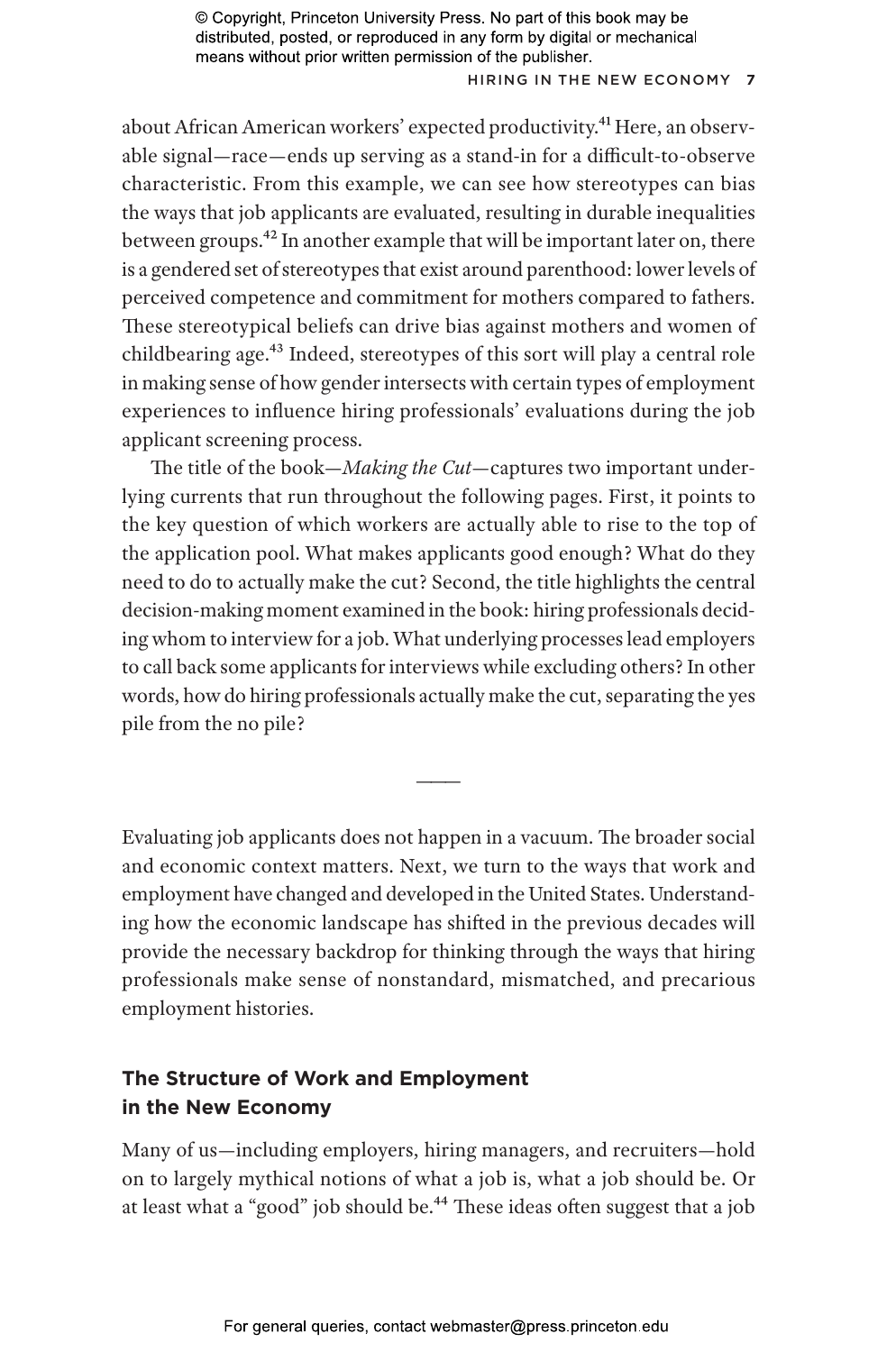#### **8** CHAPTER 1

should provide adequate wages and benefits as well as opportunities for advancement, should be full-time and have some sense of security surrounding ongoing employment as long as workers generally fulfill their workplace obligations, and should utilize workers' skills and training.45 Of course some workers desire alternative types of arrangements, such as part-time employment or temporary work. Even as the work lives of an increasing number of Americans deviate from this ideal, there remains a powerful, common cultural understanding of a what work should look like.

While it is debatable whether this ideal type of job was ever the most common experience for workers in the United States,<sup>46</sup> it is clear that fulltime, standard jobs at workers' skill levels are not a reality for many today.<sup>47</sup> Workers often find themselves in positions that deviate from core aspects of this paradigmatic "good" job. They may only have part-time employment, working for twenty instead of forty hours per week. They may be employed through an intermediary organization—a "temp agency"—and thus have limited security as to ongoing employment. They may have jobs that are well below their level of skill, experience, or education, which social scientists often refer to as skills underutilization. Or they may be unable to find employment at all, even though they are dedicated to searching, and therefore experience long-term unemployment. These four types of employment experiences are conceptually unified in that they all deviate from common conceptions of a "good" job.

As a somewhat crude proxy for having a "good" job, we could look at reported job satisfaction levels. Evidence from nationally representative survey data in the United States indicates a significant decline in workers' overall job satisfaction between 1977 and 2006.<sup>48</sup> And when workers are not able to obtain a "good" job, they often blame themselves and feel responsible for making things work and developing their own opportunities.<sup>49</sup> Indeed, in her in-depth account of how people search for jobs in the new economy, anthropologist Ilana Gershon highlights the ways that workers increasingly conceive of themselves as their own business. Workers see themselves as responsible for staying afloat, maintaining their skills, and pitching themselves to their customers, potential employers.<sup>50</sup>

Due to the prevalence of nonstandard and mismatched positions and the decline in internal labor markets—where individuals would advance in their careers within a given company—workers are more likely than in the past to have experiences in nonstandard, mismatched, and precarious positions when applying for new jobs. Yet while the structure of the new economy renders good jobs more difficult to attain for many workers, highly personalized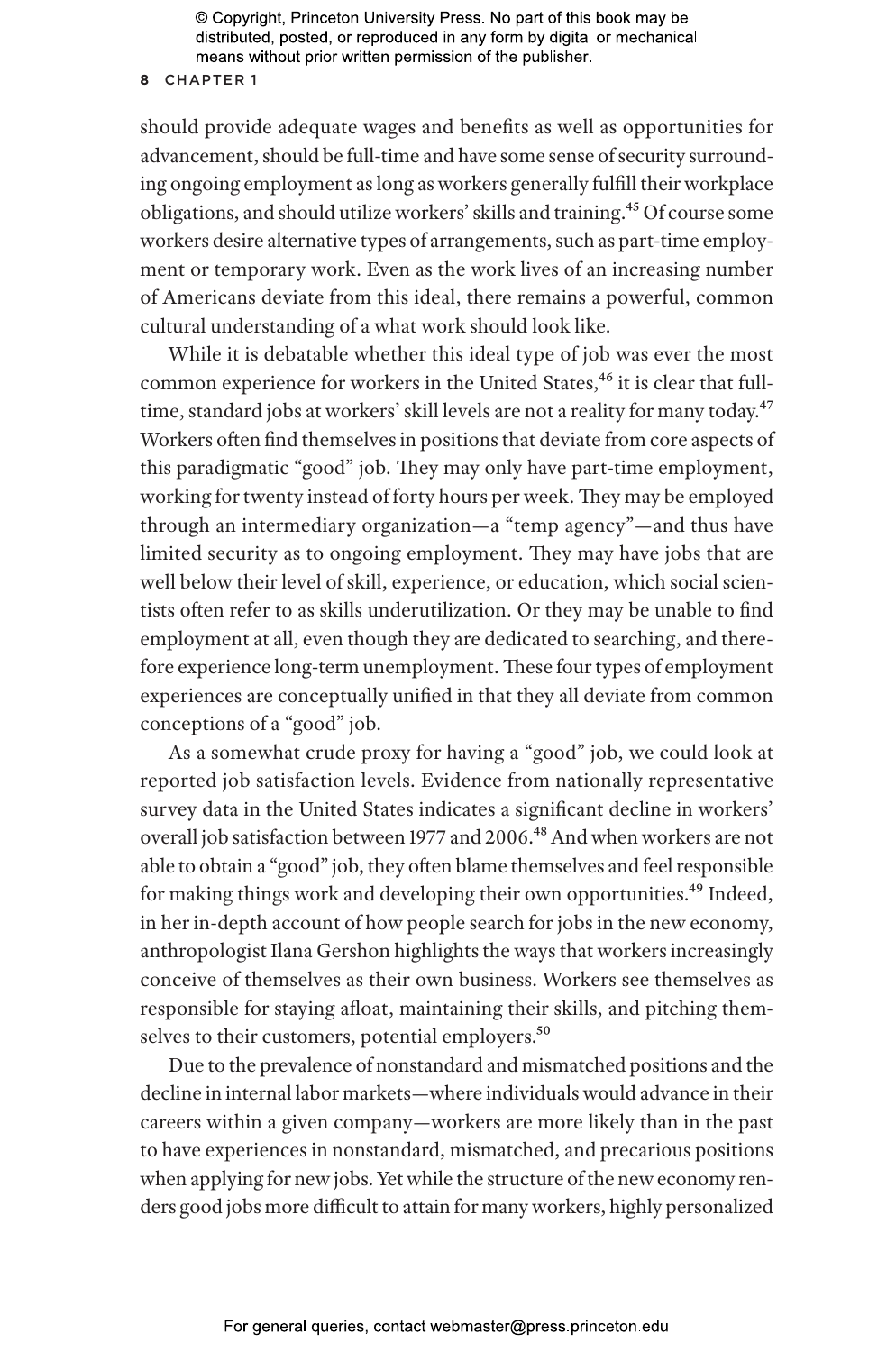## H iring in the New Economy **9**

and individualized perspectives on work and employment likely leave workers feeling as if they should be able to maintain full-time, standard, seamless employment trajectories. This raises the question of whether employers see things the same way. As employment experiences diverge from conceptions of the "good job" and the "ideal worker," have hiring professionals updated their evaluation criteria to align with changes in the structure and experience of the current economic landscape, or do they want workers who have consistently held "good" jobs?

This tension—between the changing economic structures that have made "good" jobs less available to many workers and employers' conceptualizations of what it means to be an ideal worker—drives this book. Throughout, I argue and present evidence that employers' hiring evaluation criteria have not developed to align with the structure of the new economy, resulting in a disjuncture between what employers want and the common experiences that workers have as they move through their careers. The result of this disjuncture is a complex set of inequalities that emerge in the contemporary labor market.

Building on these insights, I advance three primary arguments. First, I assert that hiring professionals extract meaning from workers' nonstandard, mismatched, and precarious employment experiences. That is, future employers infer from these types of employment histories information about workers' technical skills, their soft skills and personality, their competence and commitment, and to some extent their fit. At the same time, the meanings extracted from these employment experiences are not necessarily clearcut or consistent across types of employment. And these experiences often end up raising questions and inducing uncertainty in hiring professionals about the quality of the worker. Second, I propose that the consequences of nonstandard, mismatched, and precarious employment experiences are not all equal. Some types of employment experiences are severely penalized by future employers, others are not. Yet it is difficult to separate the consequences of these employment experiences from the social characteristics of the workers who occupy these jobs. This leads to the third central argument of the book: identities matter. The race and gender of job applicants intersect in powerful ways with nonstandard, mismatched, and precarious employment histories to shape divergent outcomes for workers during the hiring process.

An overarching theme throughout the book—and supporting the three underlying arguments articulated above—is that hiring professionals express the need for a story, a narrative to make sense of workers' experiences with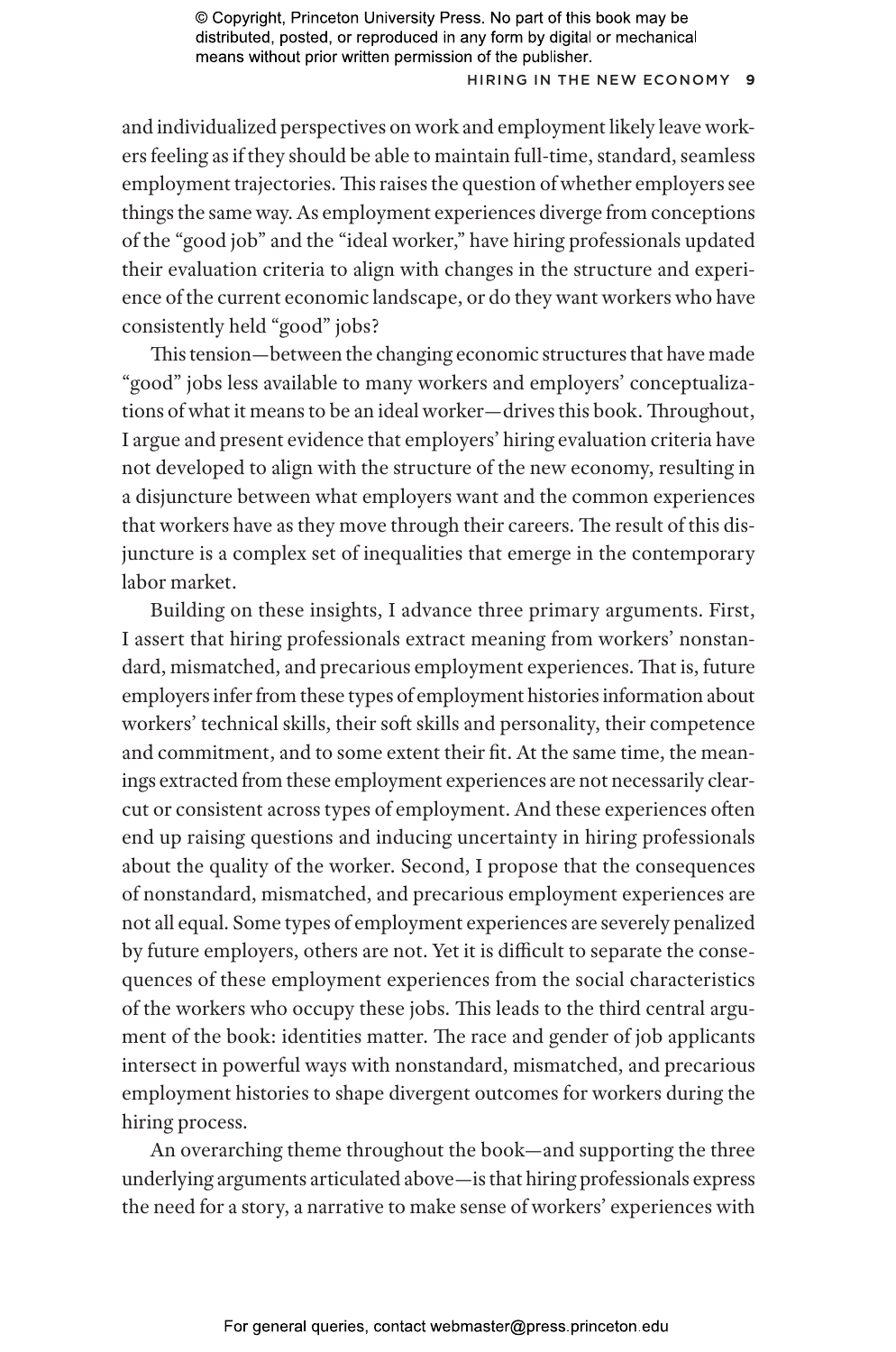# **10** CHAPTER 1

nonstandard, mismatched, and precarious work. Yet at the initial moment of applicant screening, workers are often unable to tell their story and employers are often left with questions. All the hiring professional has is an applicant's resume and cover letter. With this limited information and little time to evaluate job applicants, difficult decisions have to be made. Thus, hiring agents develop what I refer to as *stratified stories*. Using information about applicants not directly related to their employment trajectory, such as their race or gender, hiring professionals draw on group-based stereotypes to generate their own stories about workers' nonstandard, mismatched, or precarious employment experiences. The result is divergent gendered and racialized consequences of these different employment histories. While I develop and deploy the concept of stratified stories to understand the intersection of social identities and employment histories at the hiring interface, this concept likely translates beyond employment. Stratified stories may operate in other institutional domains and evaluative contexts, such as sentencing in the criminal justice system and diagnosing illness in the health care system.

# **Studying How Hiring Decisions Are Made**

To examine how hiring works in the new economy and to understand the consequences of nonstandard, mismatched, and precarious work for hiring decisions, I draw on two complementary types of data throughout this book: (1) field-experimental data on actual hiring decisions and (2) in-depth interviews with hiring professionals. While the field-experimental data provide a direct lens into employers' behaviors—how they actually treat workers with different types of employment experiences—the interviews provide fine-grained insights into how employers think and talk about different types of workers and employment histories.

# OBSERVING EMPLOYERS' BEHAVIORS: A FIELD EXPERIMENT

Two of the central questions addressed in this book are the following: (1) How do histories of nonstandard, mismatched, and precarious employment affect workers' hiring outcomes? and (2) Do these consequences vary by the race and gender of the worker? Answering these questions requires having data on hiring professionals' behaviors, rather than their attitudes, beliefs, and narratives. Obtaining data that directly capture how employers treat job applicants is a challenging task. Companies are often hesitant to share detailed information about their applicant pools and which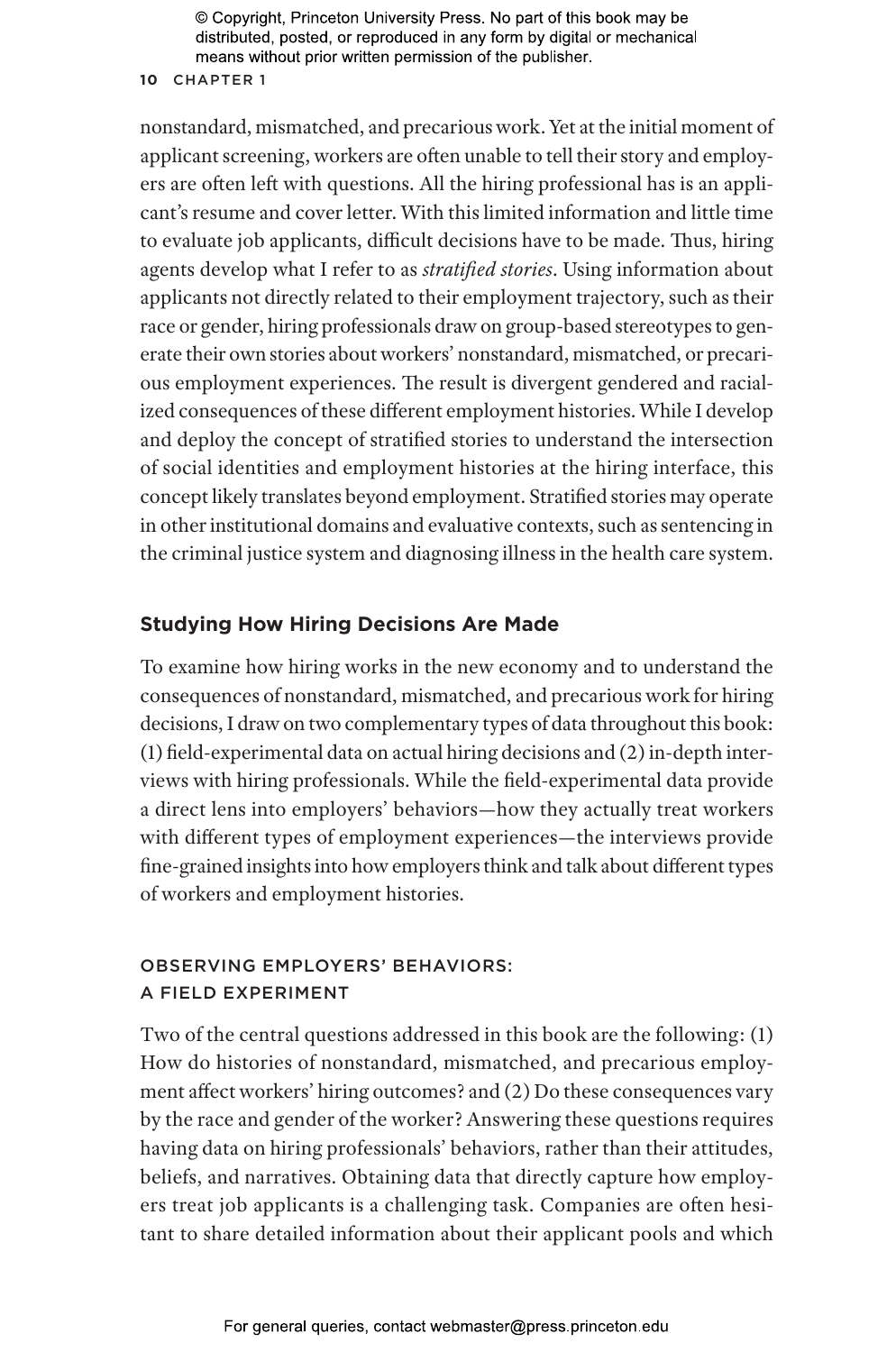## **HIRING IN THE NEW ECONOMY 11**

of those aspiring employees receive interviews. And even if it is possible to gain access to that type of information, it can be challenging to isolate the direct effect of a given employment history or demographic characteristic on an applicant receiving an interview. There are many moving parts to an application that could drive employer decision making besides those two features.

To address these dual challenges—gaining a lens onto employers' behaviors and distilling the direct effects of employment histories as well as demographic characteristics—I conducted a field experiment where I sent fictitious job applications to apply for real job openings and then tracked employers' responses to each application.<sup>51</sup> For the experiment, I submitted 4,822 fictitious job applications to apply for 2,411 job openings in Atlanta, Boston, Chicago, Los Angeles, and New York between November 2012 and June 2013. The applications were sent to job openings in four broad occupational groups: administrative/clerical, sales, accounting/bookkeeping, and project management/management. Two very similar applications were submitted for each position. The main differences between the resumes in the experiment were (1) the type of employment the applicant had in the prior 12 months and (2) the names at the top of the resumes, which were used to signal the applicants' race and gender. Everything else was held constant, enabling me to isolate how these two applicant characteristics affect employers' decision making.

I signaled five different type of employment on the resumes that capture the key types of employment experiences that we are interested in understanding: (1) full-time, standard employment at the worker's skill level; (2) part-time work in the worker's occupation of choice; (3) temporary agency employment in the worker's occupation of choice; (4) skills underutilization, where the worker was employed in a job below their skill level; and (5) long-term unemployment. A diagram of how the employment histories were structured for the field experiment is presented in Figure 1.1.

Additionally, the applications for each job opening were randomly assigned to a demographic group, using the name at the top of the resume to signal race and gender.<sup>52</sup> Gender is relatively easy to signal with names; for example, putting Matthew or Emily on a job application makes it clear that the applicant is a man or a woman, respectively.<sup>53</sup> Signaling race is much more complicated. For this experiment, I utilized two sets of names. The first were likely perceived by employers as either white or not racialized: Jon, Matthew, Emily, and Katherine. These names may not actually prime employers to think in racialized ways, and therefore they may default to assumptions of whiteness. I also utilized a set of names that are racialized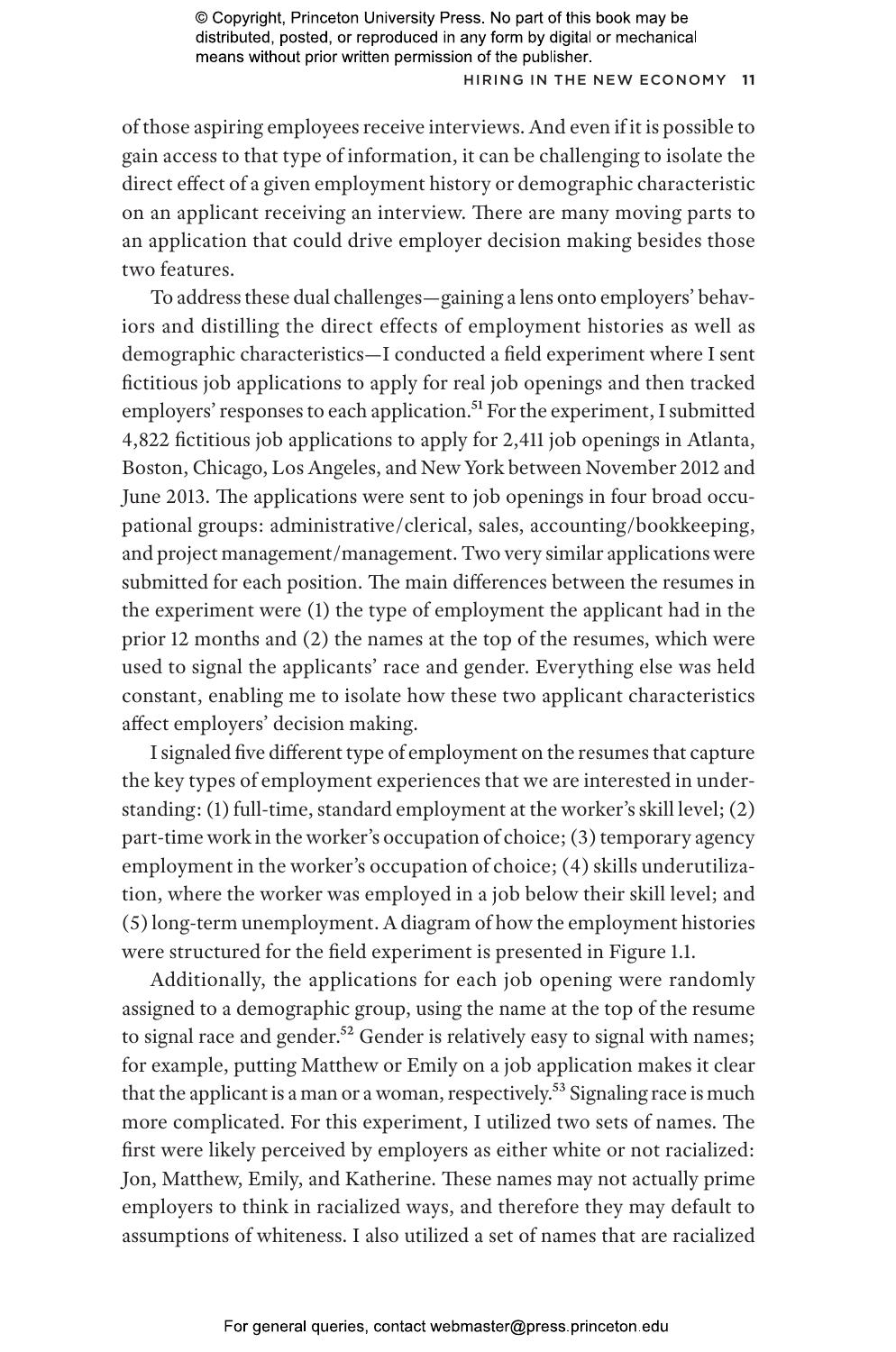**12** CHAPTER 1



FIGURE 1.1. Employment History Structure for Field Experiment

as African American—Darnell, Tyrone, Kimora, and Kenya—and likely prime employers to perceive the applicant as African American.<sup>54</sup> I refer to applicants throughout the book as either "white/neutral" or "African American."55 The distribution of applications submitted in the field experiment is presented in Table 1.1.

After submitting the applications, I waited to see whether an employer responded to each application via phone and email. All responses were coded. A request for an interview or an invitation to discuss the position in more depth was coded as a positive response from the employer, what researchers often refer to as a "callback." Given the design of the field experiment, I am thus able to estimate the direct, causal effect of each type of employment position on the likelihood of receiving a callback from an employer and how those consequences vary by the race and gender of the worker. In other words, the design of the field experiment provides direct evidence about the ways that nonstandard, mismatched, and precarious employment histories affect how employers treat workers. Additional details about the design and implementation of the field experiment are provided in the Methodological Appendix.

# TALKING TO HIRING PROFESSIONALS: IN- DEPTH INTERVIEWS

While the field experiment provides powerful traction regarding employers' behaviors, it leaves open questions about how hiring professionals actually think and talk about these different types of employment experiences. To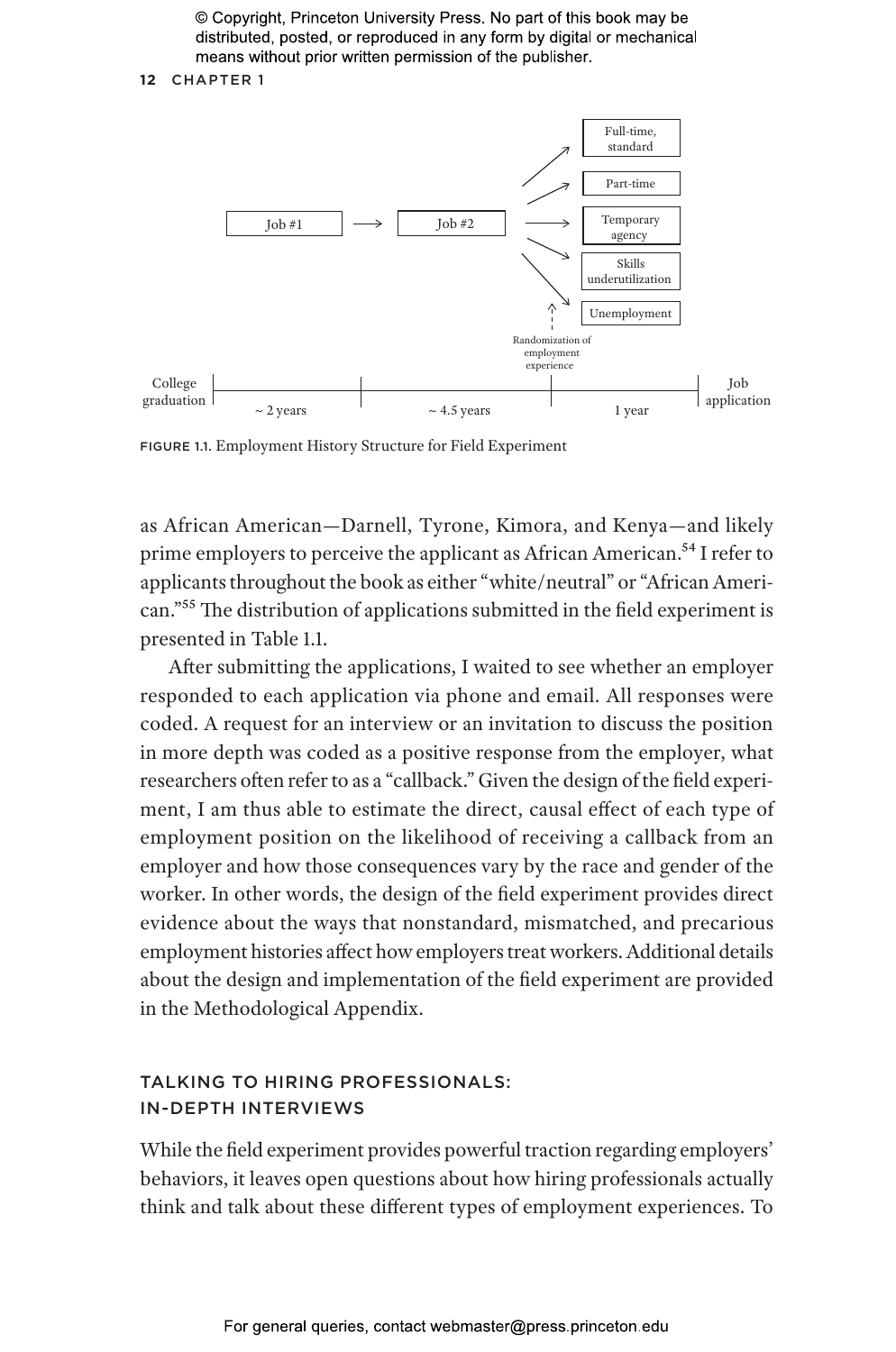# H iring in the New Economy **13**

| TABLE 1.1. Distribution of Applications Submitted in Field Experiment |           |            |  |
|-----------------------------------------------------------------------|-----------|------------|--|
|                                                                       | Frequency | Percentage |  |
| <b>EMPLOYMENT HISTORY</b>                                             |           |            |  |
| Full-time, standard                                                   | 1,343     | 27.9       |  |
| Part-time                                                             | 707       | 14.7       |  |
| Temporary agency                                                      | 645       | 13.4       |  |
| Skills underutilization                                               | 704       | 14.6       |  |
| Unemployment                                                          | 1,423     | 29.5       |  |
| TOTAL                                                                 | 4,822     | 100.0      |  |
| DEMOGRAPHIC GROUP                                                     |           |            |  |
| White/neutral men                                                     | 1,198     | 24.8       |  |
| African American men                                                  | 1,212     | 25.1       |  |
| White/neutral women                                                   | 1,222     | 25.3       |  |
| African American women                                                | 1,190     | 24.7       |  |
| TOTAL                                                                 | 4,822     | 100.0      |  |
| <b>LABOR MARKET</b>                                                   |           |            |  |
| Atlanta                                                               | 598       | 12.4       |  |
| Boston                                                                | 952       | 19.7       |  |
| Chicago                                                               | 780       | 16.2       |  |
| Los Angeles                                                           | 1,010     | 21.0       |  |
| New York City                                                         | 1,482     | 30.7       |  |
| TOTAL                                                                 | 4,822     | 100.0      |  |
| <b>OCCUPATION</b>                                                     |           |            |  |
| Accounting/bookkeeping                                                | 780       | 16.2       |  |
| Administrative/clerical                                               | 848       | 17.6       |  |
| Project management/management                                         | 1,642     | 34.1       |  |
| Sales                                                                 | 1,552     | 32.2       |  |
| TOTAL                                                                 | 4,822     | 100.0      |  |

*Source*: Field-experimental data.

unpack the processes and dynamics behind hiring in the new economy, *Making the Cut* also draws on data from fifty-three in-depth interviews conducted between late 2016 and early 2018 with a diverse set of hiring professionals in the United States. Hiring professionals are key gatekeepers.<sup>56</sup> They determine which workers obtain access to employment. Understanding their thought processes, decision-making criteria, and preferences can therefore provide valuable insights into how inequality in the labor market is produced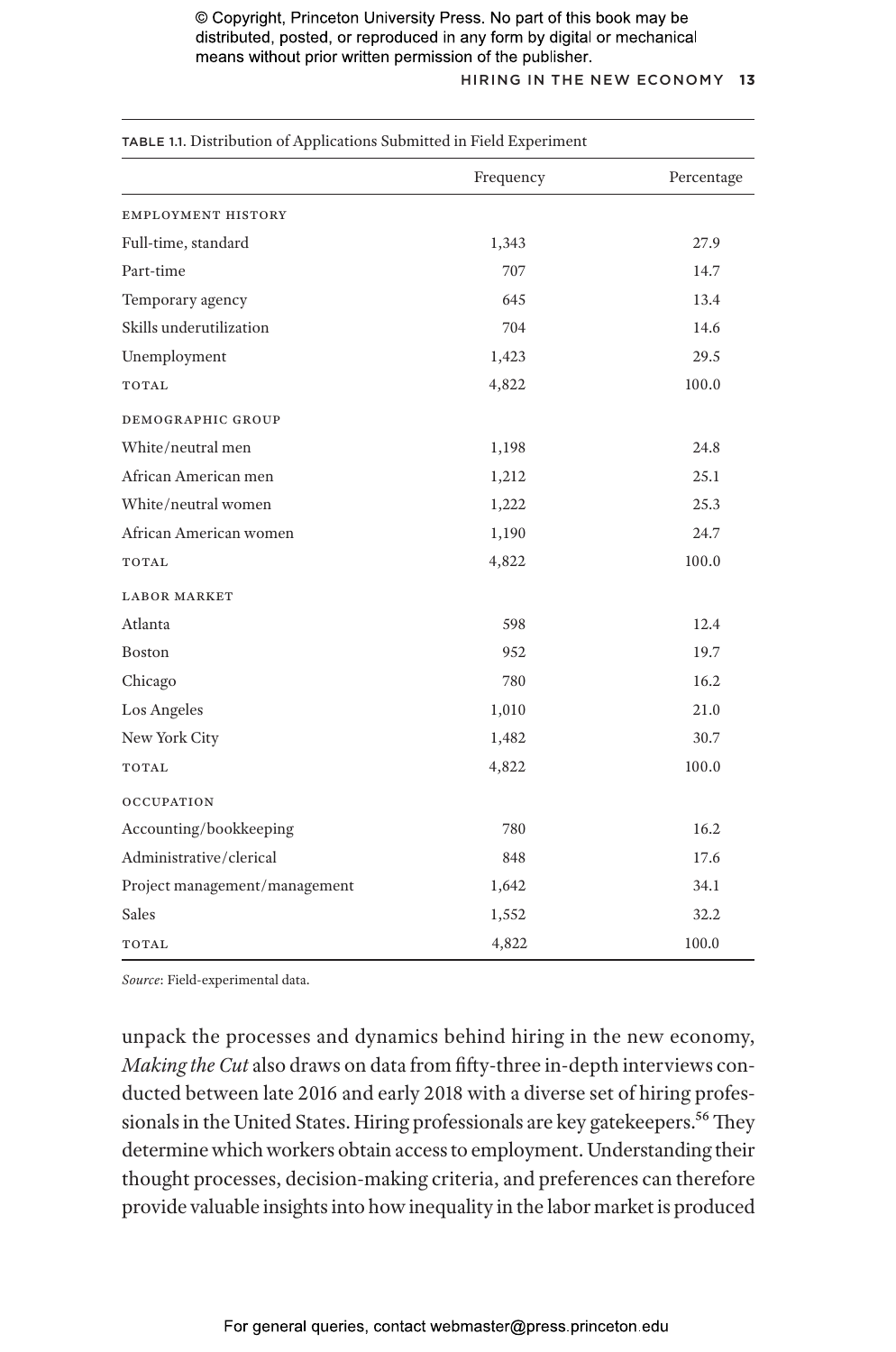#### **14** CHAPTER 1

and reproduced. The interviews both shed light on the meanings hiring agents attribute to different types of employment experiences and assist in understanding the mechanisms underlying the effects that are found in the field experiment.

The individuals who were interviewed held titles such as human resources manager, talent acquisition specialist, and field recruiter. While their exact job responsibilities varied to some extent, all of them were intimately involved in the hiring process. Most of the interview subjects worked to recruit and hire employees for their own companies. Some of them worked at staffing agencies, though, brokering the matching process between their client companies and potential employees. Three respondents had become unemployed within a few months of the interview but were directly involved in the hiring process before their spell of unemployment.

Along with two research assistants, I recruited hiring professionals to the sample through multiple channels, including posting advertisements online about our study.<sup>57</sup> Additionally, we identified companies that were actively hiring through a major, national online job posting board and reached out to them to invite hiring professionals at those companies to participate in the study. We also recruited some participants through referral channels, asking the individuals we interviewed to refer their colleagues to participate in the study. Before our interviews, we asked for respondents' resumes or LinkedIn profiles to ensure that they were an appropriate match for our study focusing on whether hiring new employees was a central part of their job.58

The individuals we interviewed were primarily based in the same five labor markets that are investigated with the field-experimental data in this book. A few of the respondents we spoke with, however, were located outside of these labor markets. In terms of demographic makeup, our sample skews more heavily toward women, in part due to the feminized nature of the human resources profession.<sup>59</sup> Additionally, most of our interview subjects had at least a bachelor's degree, making them quite educated compared to the general population. In terms of race and ethnicity, age, and job tenure, our interview participants are quite diverse. There is also a well-rounded cross-section of industries and company sizes represented among the hiring professionals in the study. However, it is important to note that the interview respondents represent a nonrandom sample of individuals involved in the hiring process and are not representative of hiring professionals in the United States. The characteristics of the individuals who were interviewed for this study and the companies where they work are presented in Table 1.2.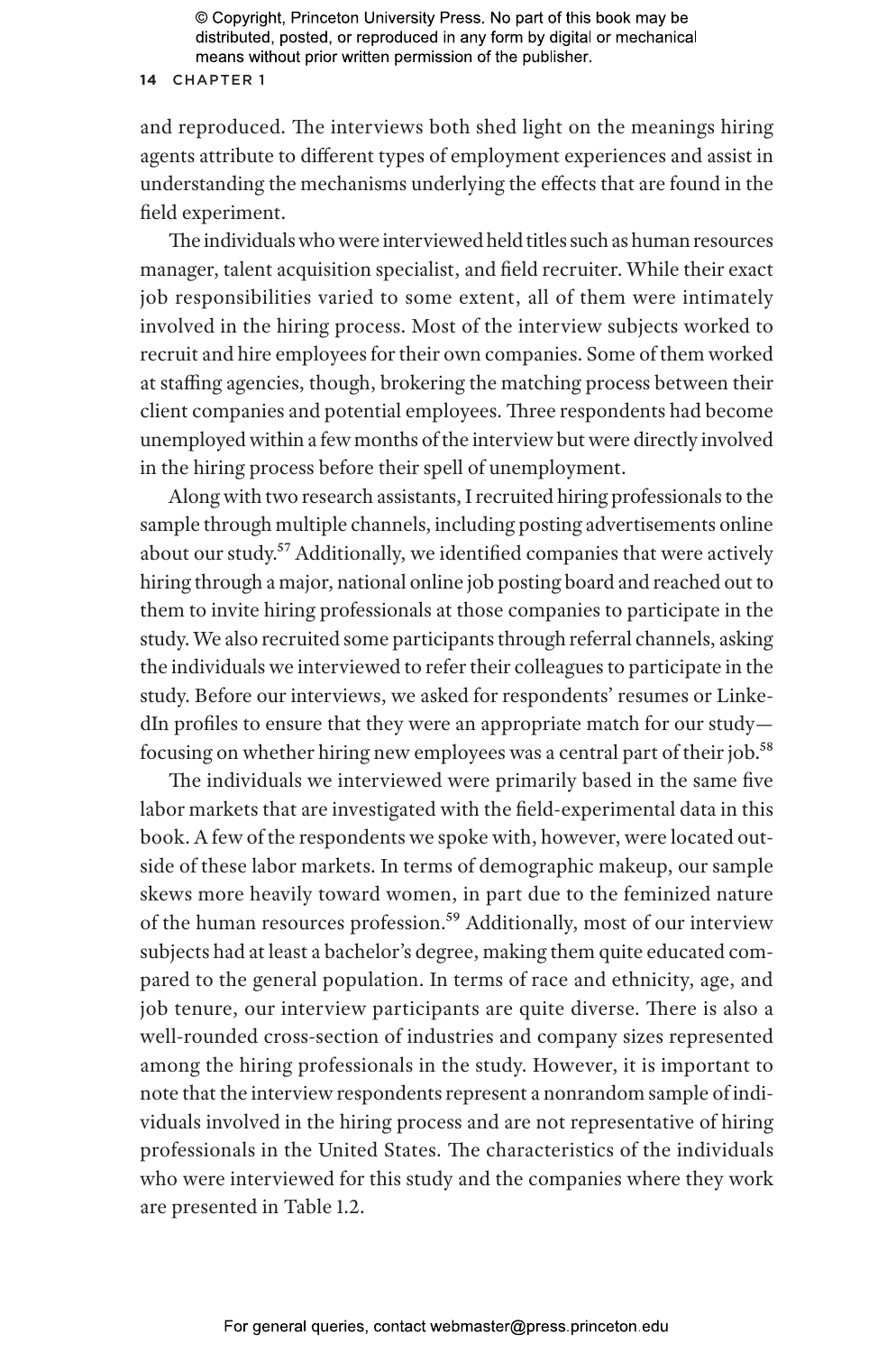| TABLE 1.2. Characteristics of Individuals in the Interview Sample |                 |                |
|-------------------------------------------------------------------|-----------------|----------------|
|                                                                   | Percentage/ $M$ | Frequency/SD   |
| WOMEN                                                             | 81.1            | 43             |
| RACE/ETHNICITY                                                    |                 |                |
| White/Caucasian                                                   | 60.4            | 32             |
| Black/African American                                            | 18.9            | 10             |
| Hispanic/Latino                                                   | 15.1            | 8              |
| Other/multiracial                                                 | 5.7             | 3              |
| AGE (YEARS; M, SD)                                                | 41              | 12             |
| <b>EDUCATION</b>                                                  |                 |                |
| Less than bachelor's                                              | 11.3            | 6              |
| Bachelor's                                                        | 58.5            | 31             |
| Master's                                                          | 30.2            | 16             |
| TENURE AT COMPANY (YEARS; M, SD)                                  | 3.36            | 4.85           |
| <b>COMPANY SIZE</b>                                               |                 |                |
| 2 to 50 employees                                                 | 17.3            | 9              |
| 51 to 500 employees                                               | 38.5            | 20             |
| 501 to 2,000 employees                                            | 26.9            | 14             |
| More than 2,000 employees                                         | 17.3            | 9              |
| <b>INDUSTRY</b>                                                   |                 |                |
| Accommodation and food service                                    | 9.4             | 5              |
| Construction                                                      | 1.9             | 1              |
| <b>Educational services</b>                                       | 3.8             | $\overline{c}$ |
| Finance and insurance                                             | 5.7             | 3              |
| Health care and social assistance                                 | 15.1            | 8              |
| Information                                                       | 15.1            | 8              |
| Manufacturing                                                     | 5.7             | 3              |
| Professional, scientific, and technical services                  | 24.5            | 13             |
| Public administration                                             | 7.6             | $\overline{4}$ |
| Real estate and rental and leasing                                | 3.8             | 2              |
| Retail trade                                                      | 7.6             | 4              |

*Source*: Interview data with hiring professionals.

*Notes*: Data come from interviews with 53 respondents. Company size is missing for one respondent. Information about most recent employer used for unemployed respondents.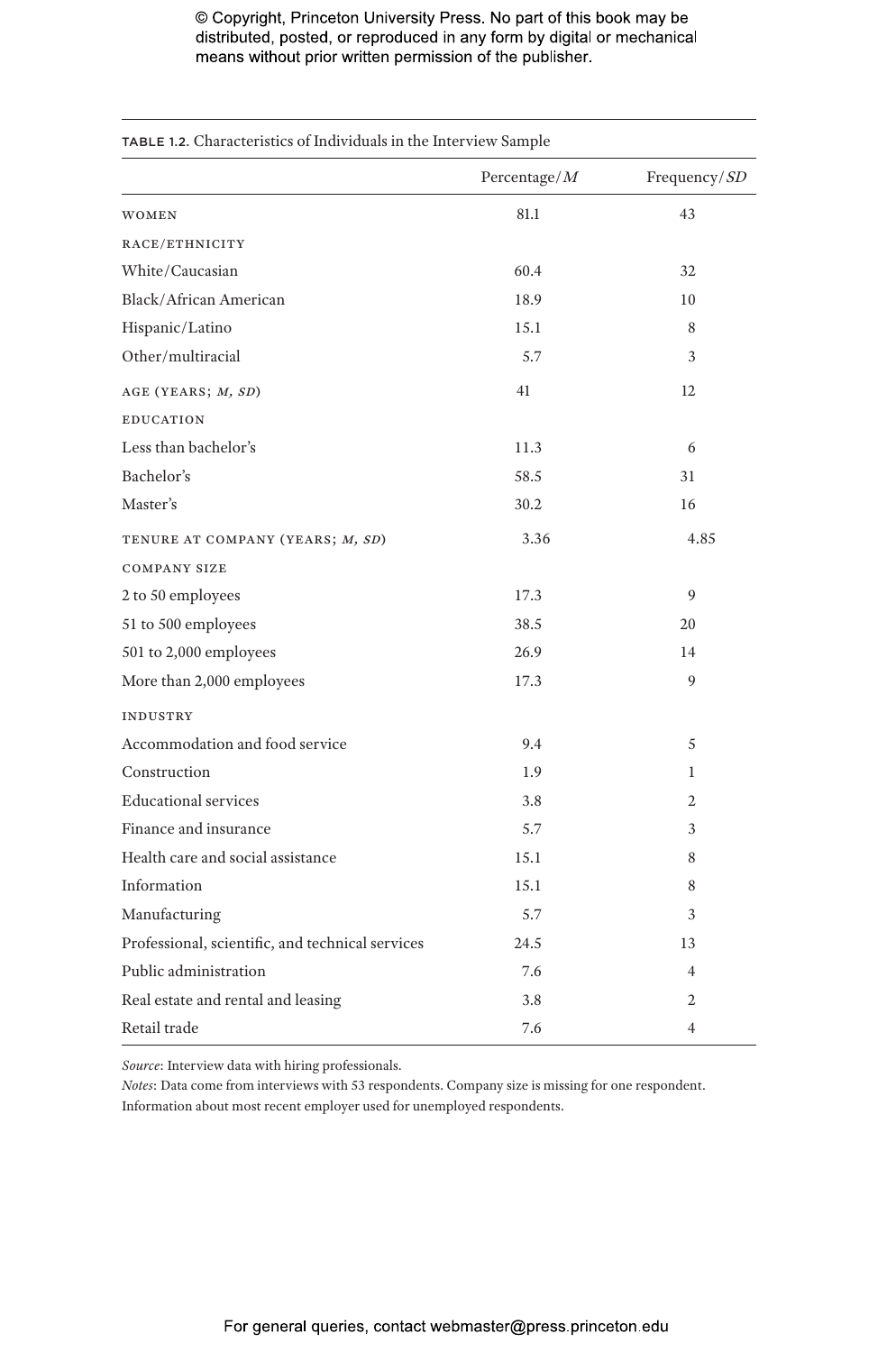## **16** CHAPTER 1

The interviews started with broad questions about the respondents' role at the company and the hiring process where they work. They were asked general questions about what they look for when they are hiring and evaluating job candidates. Then, more specific questions were asked about how they perceive and think about various types of nonstandard, mismatched, and precarious employment as well as how their evaluations of job applicants may be impacted by someone having previous experience in one of those types of positions. Hiring agents' responses to this line of questioning offer valuable insights into the meanings that are extracted from various employment histories. I also asked whether these evaluations might differ depending on the demographic characteristics of applicants, such as their gender or race.

Toward the end of the interviews, after having discussed their views on various aspects of hiring and employment histories, the hiring professionals were also asked to react to some of the key findings from the field experiment. Their reactions to these findings help to make sense of the fieldexperimental results and assist in understanding the underlying mechanisms at play in shaping the consequences of nonstandard, mismatched, and precarious employment histories. Overall, the interview data provide a compelling lens into the thoughts and frameworks from which employers operate and how they think and talk about evaluating job candidates. All interviews were audio-recorded, transcribed in full, and systematically coded and analyzed using qualitative data analysis software. Additional information about the interviews is available in the Methodological Appendix.

An important thing to keep in mind when engaging with data from interviews with hiring professionals is that what employers say in an interview does not necessarily map exactly onto how they behave when making hiring decisions.60 They may not be aware of their own biases or how those biases play out. And even if they are aware of their biases, they may not be entirely comfortable discussing them. Interviews are social in nature, and the actors involved care about how they are perceived and how they come across. In the interviews, efforts were made to ensure that the interviewees were comfortable being honest and open, but issues around social desirability bias and other concerns—such as the legal issues surrounding race and gender discrimination—may shape the narratives that I was able to obtain through the interviews. That being said, the interviews help to illustrate the ways that employers conceptualize and attribute meanings to various types of employment experiences. Additionally, they provide powerful data about some of the potential sources that drive the outcomes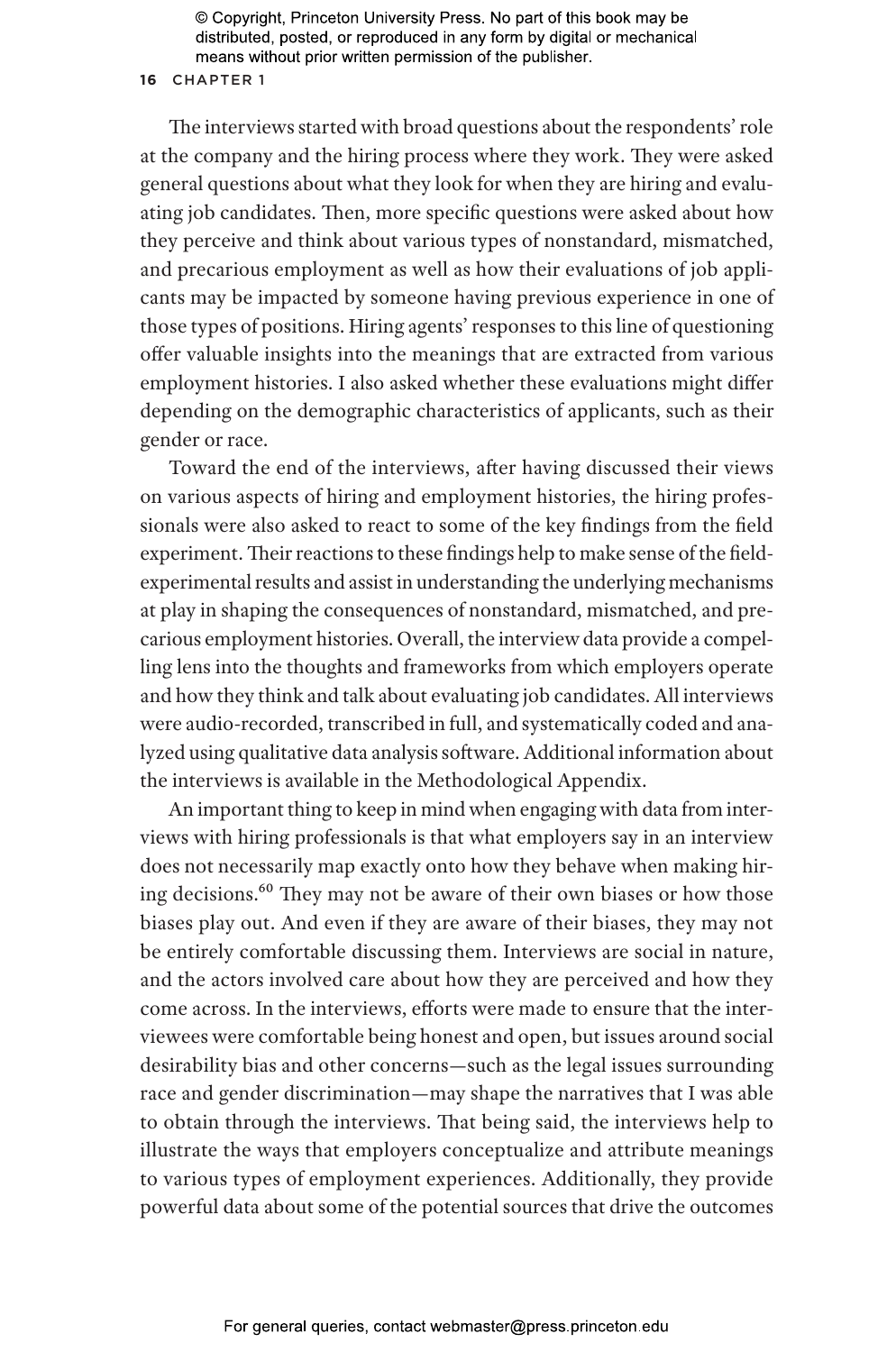HIRING IN THE NEW ECONOMY 17

seen in the field experiment with regard to the effects of nonstandard, mismatched, and precarious work.

This type of data, in-depth qualitative interviews with employers, is not new in the study of hiring processes. Indeed, an important body of existing scholarship has utilized similar methods to shed light on the hiring process. In particular, two existing books—Philip Moss and Chris Tilly's *Stories Employers Tell: Race, Skill, and Hiring in America* and Lauren Rivera's *Pedigree: How Elite Students Get Elite Jobs*—have laid detailed theoretical and empirical foundations for understanding how employers make hiring decisions. Moss and Tilly focus on the low-skilled urban labor market, while Rivera examines hiring for elite jobs, such as those at investment banks.<sup>61</sup> In the pages that follow, I build on the insights offered in these books about the hiring process. However, I pivot away from these accounts on two significant fronts. First, the hiring professionals in my sample generally hire for mid-tiered jobs, rather than low-skilled or elite positions. Second, the focus of the interviews in this book is on the interpretation and evaluation of different types of employment histories: longterm unemployment, part-time work, temporary agency employment, and skills underutilization.

Critically, the hiring professionals interviewed for this study and the individuals who made the hiring decisions in the field experiment are not the same people. Thus, there is not a one-to-one correspondence between the individual decision makers in the two data collection efforts. Yet both samples consist of diverse and heterogeneous groups of individuals who make hiring decisions. Ultimately, by examining both the experimental data and the data from the interviews with hiring professionals, this book provides a holistic picture of how employment histories intersect with demographic characteristics to shape hiring outcomes and highlights the key mechanisms implicated in this process.

# **Overview of the Book**

With broad economic forces changing, many workers feel insecure, and individuals in many cases are kept from building a career and obtaining "good" jobs. But it is unclear whether the evaluation criteria used by employers during the hiring process have kept pace with these changes in the broader economic structure and the ways that workers experience the economy. This is the tension animating the rest of this book, and each of the chapters considers one important part of the equation.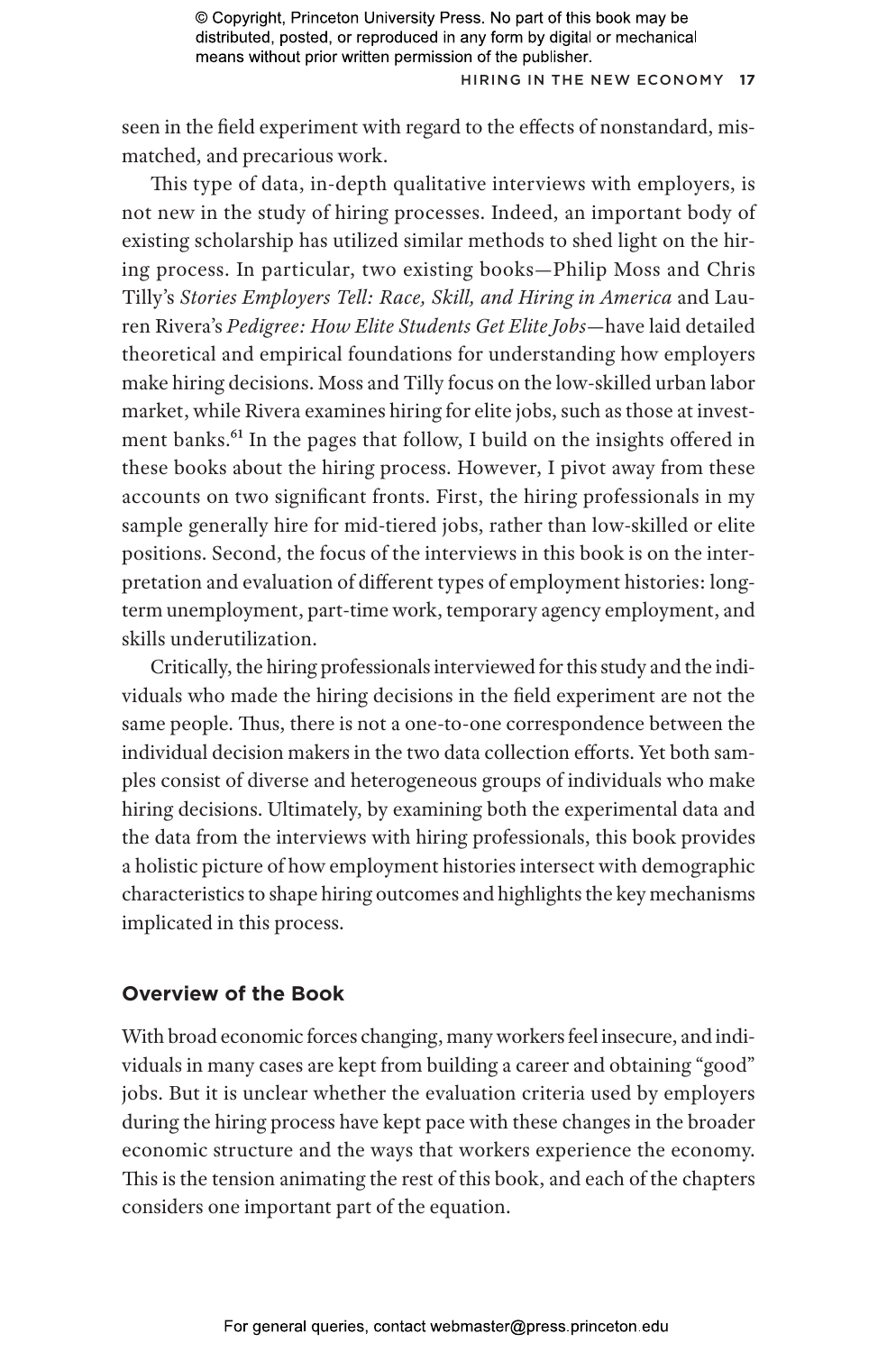#### **18** CHAPTER 1

What do we already know about the causes and consequences of nonstandard, mismatched, and precarious work in the new economy? Chapter 2 tackles this question by considering exactly what these categories of employment entail and detailing the changing nature of the broader economy. Key findings from the existing literature—most of which is on the supply side of the labor market—tell us how nonstandard, mismatched, and precarious work experiences shape workers' social and economic lives.

With the necessary background about nonstandard, mismatched, and precarious work established, the balance of the book is organized around three key arguments: (1) employers make meaning—albeit in a complex way—from nonstandard, mismatched, and precarious employment histories; (2) the consequences of these employment histories are distinct from one another; and (3) identities matter: workers' race and gender are implicated in shaping the consequences of each type of employment history.

What meanings do hiring professionals attribute to nonstandard, mismatched, and precarious employment histories during the hiring process? Chapter 3 draws on the in-depth interviews to address this question by mapping the terrain of meanings attributed to different employment experiences. Some of the meanings that employers extract from these types of work experiences clearly violate ideal worker norms and lead to negative perceptions of job applicants' soft skills and personality. Alongside these meanings and signals, however, significant uncertainty is induced in hiring professionals when they encounter workers with these types of employment experiences. In reconciling this uncertainty, hiring professionals turn largely to individualized explanation, rather than structural ones, and make it clear that they "need a narrative" from job applicants that explains their employment experiences, a narrative that workers rarely have the opportunity to provide.

What employers say does not always align with what they do. In Chapter 4, I draw on the field-experiment data to directly examine how employers treat workers with histories of full-time work, part-time work, temporary agency employment, skills underutilization, and long-term unemployment. The evidence from the field experiment demonstrates that not all nonstandard, mismatched, and precarious employment experiences have the same consequences. Indeed, the effects are contingent. The interviews with hiring agents help unpack and explain the varied consequences of different types of work histories.

Workers' social identities—their race and gender—matter in shaping how employers respond to workers with nonstandard, mismatched, and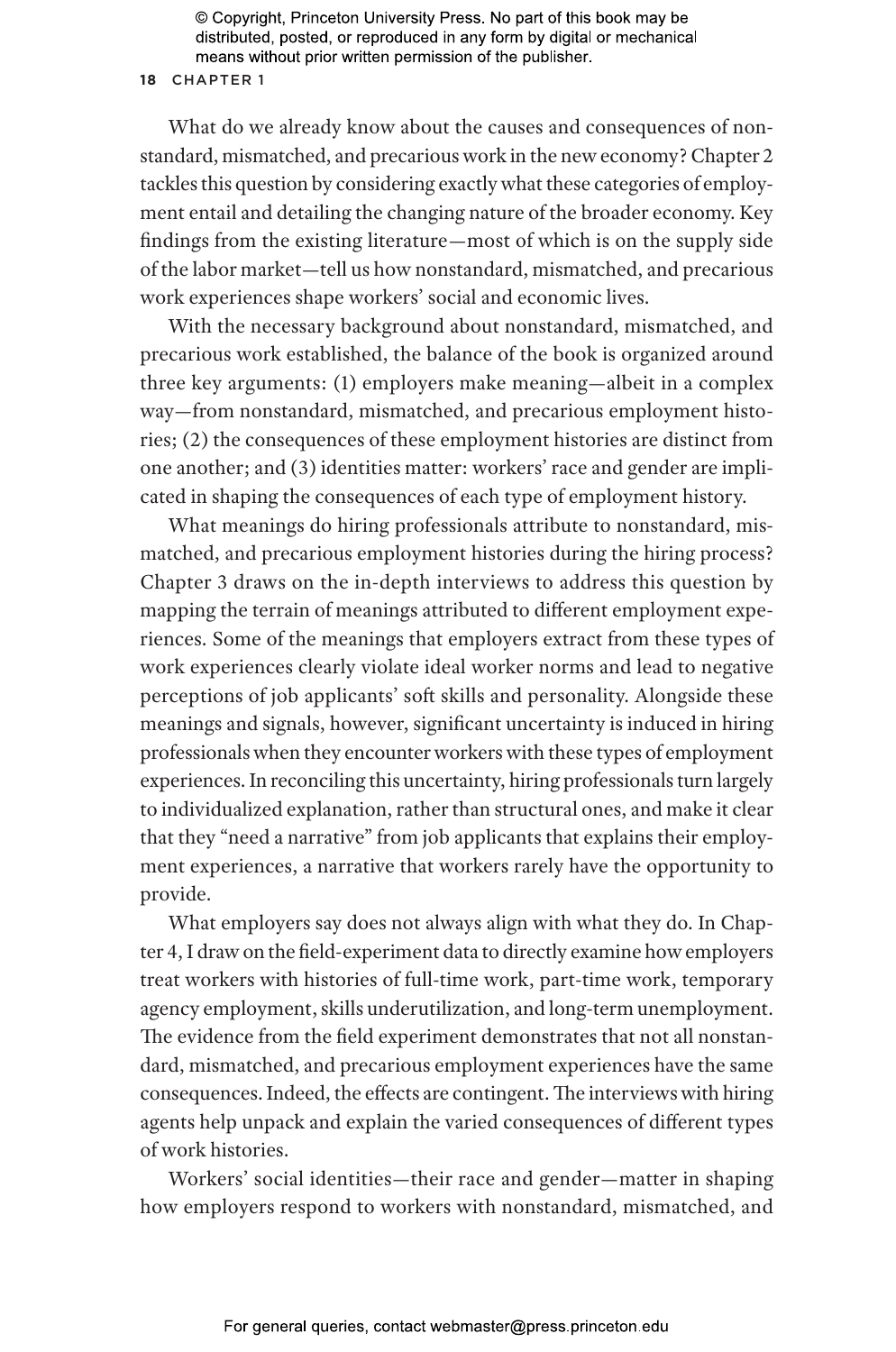## H iring in the New Economy **19**

precarious employment experiences. The remainder of the book highlights key cases that illuminate the complex interactions between race, gender, and employment experiences. Chapter 5 aims to understand why part-time work and gender interact with one another in the field experiment. Chapter 6 then turns to how the consequences of long-term unemployment vary with the race of the applicant. Conceptually unifying Chapters 5 and 6 are what I refer to as stratified stories. Building on group-based gender and race stereotypes, hiring professionals deploy narratives about workers' employment histories that produce divergent evaluations of the same employment experience for workers from different social groups.

Stratified stories are also at play, albeit slightly differently, in shaping the ways that temporary help agency experience influences how African American men are treated during the hiring process. Chapter 7 tackles this set of issues. Together, the findings in Chapters 5, 6, and 7 expand our understanding of the ways that social categories—social group membership and experiences in the economy, for example—interact and intersect to produce divergent outcomes for workers.

Where does this all leave us? The concluding chapter, Chapter 8, discusses the broader implications of the findings for theoretical and empirical scholarship on work and employment, social inequality in the workplace, evaluation processes, and the intersection of social categories. This final chapter also articulates key points of interest for policy makers interested in improving the outcomes of working individuals. The book concludes by discussing pathways forward for increasing our knowledge about how the nature of work and employment affect the opportunity structure for workers in the new economy.

*Making the Cut* is about the social and economic opportunity structure the processes of inclusion and exclusion—for workers in the United States. Obstacles often outside the control of individuals can keep workers stuck in place. To address these challenges and ensure a more broadly distributed opportunity structure that enables workers to attain economic security for themselves and their families, we have to ask a fundamental question: what does it take to make the cut in the new economy?

———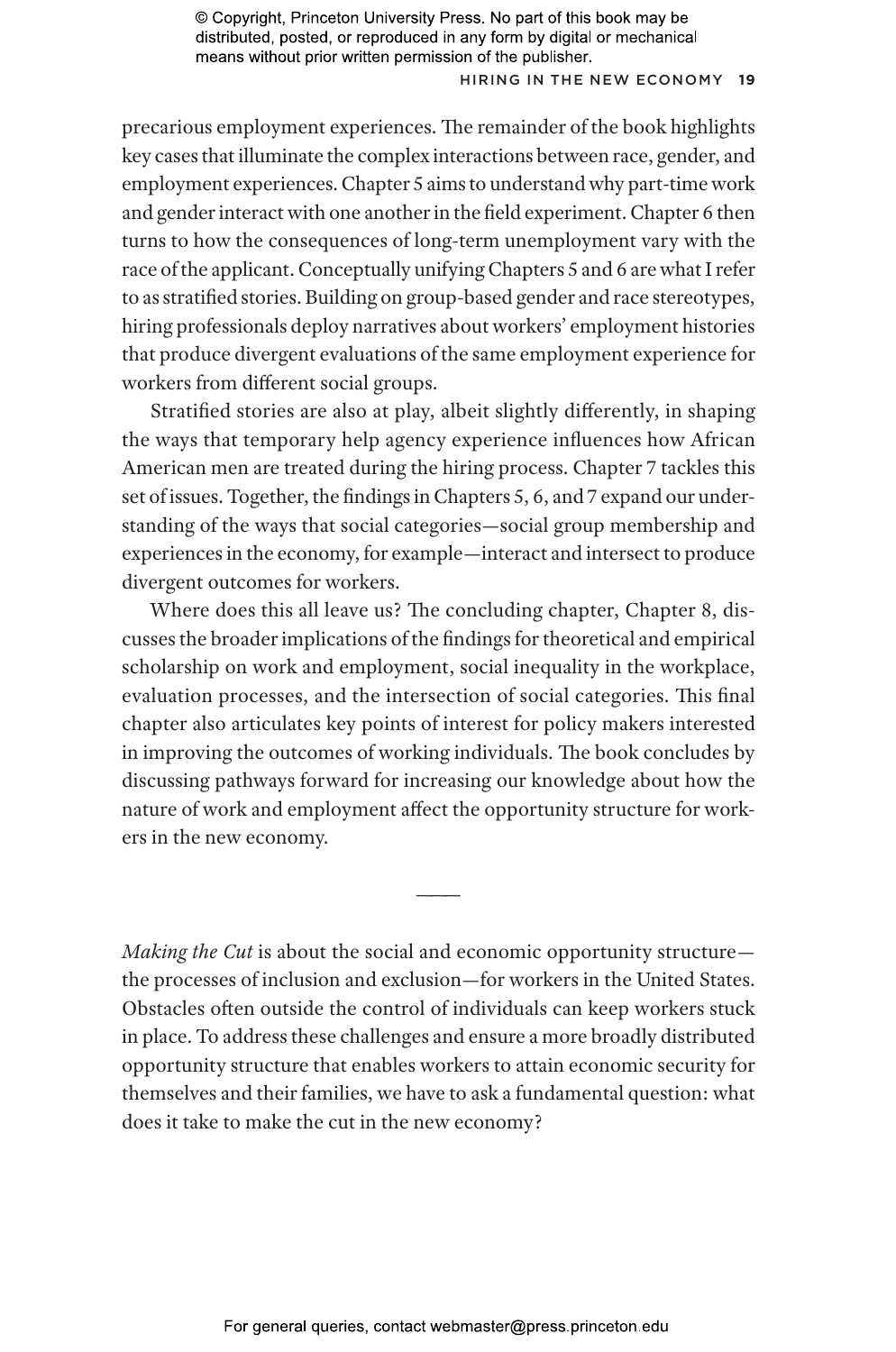# **INDEX**

- African American men: callback rates for, 75–76, 114–17; THA employment and (*see* THA employment and African American men)
- African Americans: gender and the stereotyping of, 109–11; legal protections for, 22; stereotypes of, 6–7, 105–12; traditional and temp employment among, percentages of, 29–30; unemployment rate of, 29. *See also* race; race and unemployment
- African American women: callback rates for, 78–79; discrimination and bias faced by, 78–79; impact of decline in unionization on, 22; "welfare mother" stereotype applied to, 166n22
- applicant tracking systems (ATSs), 43–44 Autor, David H., 162n26

# blacks. *See* African Americans

- callbacks, 84–85; of African American men, 75–76, 114–17; of African American women, 78–79; applicant attributes that can effect, 6; field-experimental data on, 68–73, 89–92, 114–17; gender and parttime work as reflected in (*see* gender and part-time work); questions regarding, 67; race and unemployment as reflected in (*see* race and unemployment); THA employment and race/gender as reflected in (*see* THA employment and African American men); of white men, 73–75; of white/neutral applicants, by gender and employment status, 90; of white women, 76–78
- CareerBuilder.com, 41
- Castilla, Emilio J., 154n28
- Civil Rights Act of 1964, 22, 44
- commitment: concerns regarding, 51–54; parttime employment and concerns regarding, 86–87. *See also* ideal worker norms

competence: concerns regarding, 51–52, 54–55 corporate downsizing, 22 Correll, Shelley J., 105 County Business Patterns (CBP) data, 158n94

- culture, fit with organizational, 55–56
- Eagly, Alice H., 164n31
- economic insecurity: evidence of increasing, 2, 22
- employers. *See* hiring professionals
- employment histories: callbacks and (*see* callbacks); inequality and, 4; meanings attributed to experiences outside conventional "good jobs" (*see* meanings attributed to experiences outside conventional "good jobs"); options that deviate from conventional "good jobs," 23–24, 27–28 (*see also* part-time work; precarious work; skills underutilization/ overqualification; temporary help agency (THA) employment); significance of for applicants and hiring professionals, 126–27; worker responsibility for, assumption of, 62, 127
- employment relationships: comparative desirability of options that deviate from conventional "good jobs," 82–84; dynamics of workplace organizations and, 36–37; family life and, 35–36; health outcomes and, 34–35; individualized/ noncontextual interpretations by hiring professionals, 59–63; options that deviate from conventional "good jobs," 23–24, 27–28 (*see also* long-term unemployment; part-time work; skills underutilization/ overqualification; temporary help agency (THA) employment)
- employment schedules, 36 evaluations, comparative analysis of, 133–34 "expectedness," 108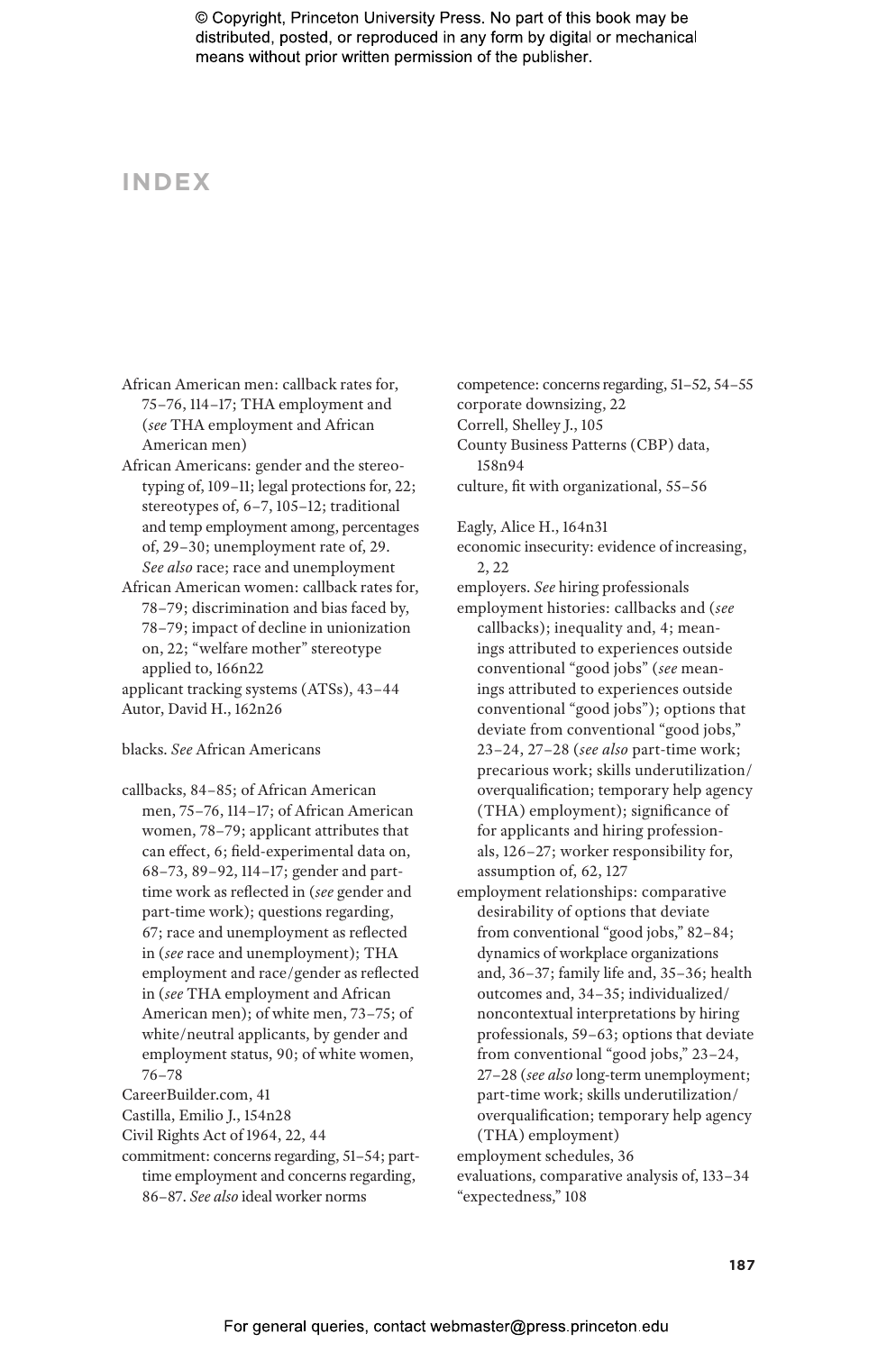**188** INDEX

- family life: employment relationships and, 35–36; gender, employment relationships and, 87–89, 138; part-time employment and, 52–53; work-family policies, gender and perceptions regarding utilization of, 96; work-family policies, need to improve, 138
- field experiment, the, 10–13, 140–41; application procedures, 143–44; coding the outcome, 144; data on callbacks, 68–73; future directions for, 135–36; genderdifferentiated racial stereotypes, data produced on, 109–11; job postings, data produced on, 111–12; limitations of, 134; manipulating employment histories, 114, 141–42; manipulating race and gender of applicants, 142–43; regression results, 144–47; THA employment and race/ gender, data produced on, 114–17 Fiske, Susan T., 106

fit in the organization, applicant's, 55–56

- gender: callback rate and, 73–79, 85; disparities based on, 22–23; ideal worker norms and, 87–89, 160n32; inequality perpetuated by job advertisements, 40; links between family life and employment relationships based on, 36; masculinity, precariousness of, 74–75, 87; racial stereotypes and, 109–11; skills underutilization and, 30; stereotypes, 93–102, 109–11; temporary help agency (THA) employment and, 29; unemployment and, 28. *See also* African American men; African American women; women
- gender and part-time work, 29, 101–2; fieldexperimental data on, 89–92; masculine ideal worker norm and feminized conception of part-time employment, 87–89; occupations and, 91–92; percentage of workers employed part-time, by gender, 31; stereotypes and normative expectations as explanations for, 92–100; stratified stories to explain, 100–101; wages and, 91; women's employment and beliefs about gender roles, relationship of, 77–78

Gershon, Ilana, 8, 44 gig economy, 20–21

Hatton, Erin, 156n48

health outcomes: employment relationships and, 34–35

hiring process: applicant pool, generating the, 40–41; callbacks (*see* callbacks);

deciding who to interview, 41–42, 45, 139 (*see also* hiring professionals); decision making in the, 4–7, 38; discrimination in, 4–6; initial applicant screening, 5–7, 10; job postings, 40, 111–12; narratives of candidates, barriers to and significance of, 9–10, 63–65; the organizational context, 44–45; phases of, 130–31; referrals, 43; a stylized version of, 39–42; technology in the applicant screening process, 43–44, 136

- hiring professionals: criteria used by, 2; as gatekeepers, 13; interviews with (*see* interviews with hiring professionals); outdated expectations about employment trajectories, 3, 9, 130; power of, 125; stratified stories, functions of, 10, 131–32 (*see also* stratified stories); uncertainty confronted by (*see* uncertainty); understanding job candidates, 125–26 (*see also* meanings attributed to experiences outside conventional "good jobs"; stereotypes/stigma; stratified stories) Houseman, Susan N., 162n26
- ideal worker norms: concerns regarding, 51–55; gender and, 87–89, 100, 160n32; part-time employment and, 86–87, 97. *See also* commitment; competence identities: significance of, 9, 124, 128

Indeed.com, 41, 43

- inequality: aggregation of social categories and, 132–33; contextual features of organizations and, 44–45; employment histories and, 4; forces contributing to rising job and income, 21–22; by gender (*see* gender); identities and, 124, 128; income, rise in, 21; job advertisements and, 40; by race (*see* race)
- interviews with hiring professionals, 12–17, 147–49; the interview sample, 15, 149–50; meanings attributed to nonconventional employment experiences, insights into, 45–46; procedures for, 150–51; willingness to discuss sensitive topics, 134–35

job postings, 40, 111–12

jobs: gig economy, 20–21; good and bad, 20–21; "good" as a modern construct, 155n1; mythical notions about "good," 7–8. *See also* employment relationships

Kalleberg, Arne L., 22–23, 27, 33 Kiviat, Barbara, 101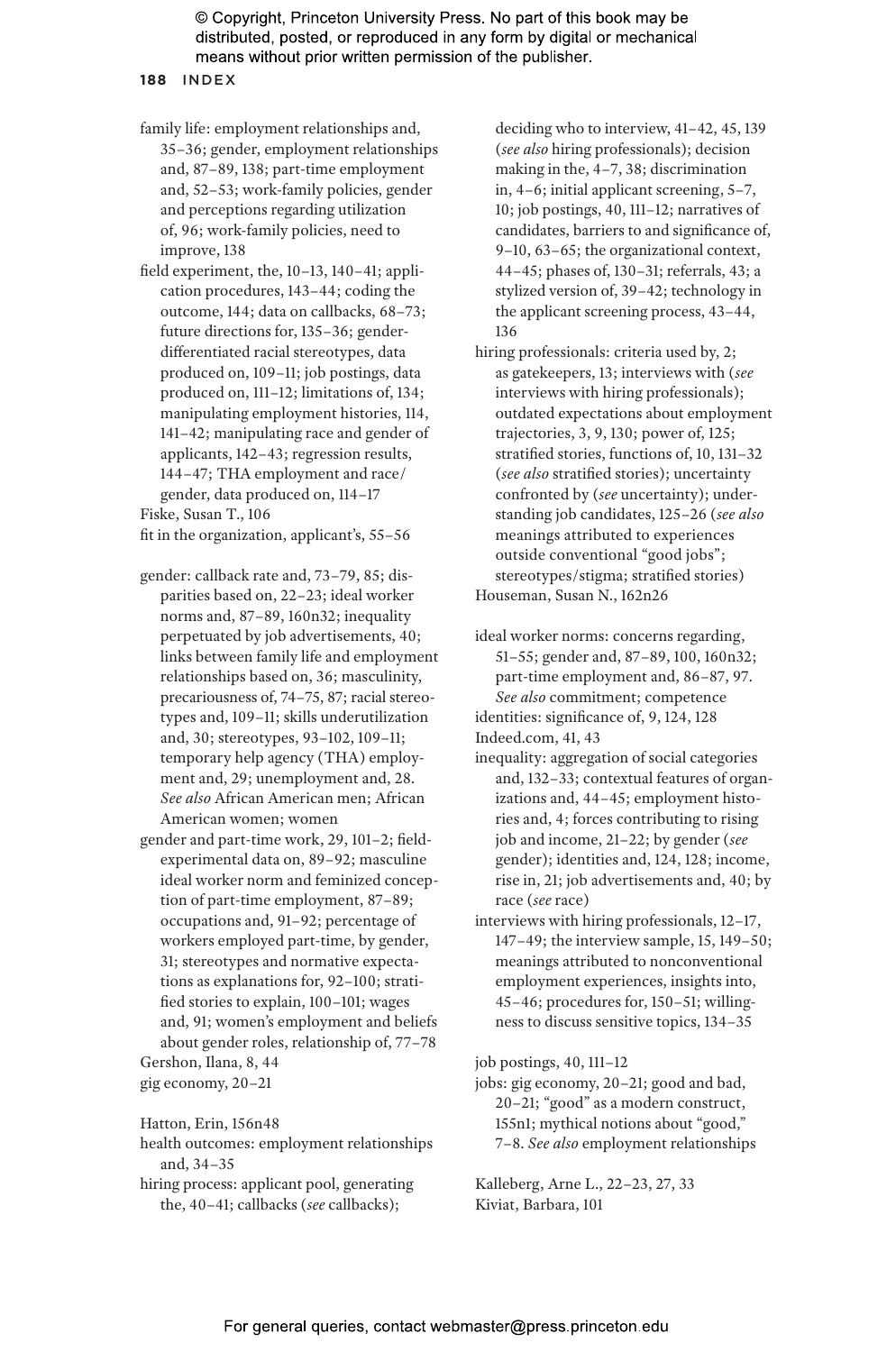#### INDEX **189**

labor market: discrimination in hiring, 4–5; as a matching process, 1–2; in the new economy (*see* new economy); queuing theories of the, 159n15

lagged expectations, 130

- long-term unemployment: callback rates, duration dependence and, 160n2; callback rates and, 74, 76–79; commitment, concerns regarding, 53–54; competence, concerns regarding, 54; definitions of, 157n69; focus on, 3; historical trends, 30–31; individualized interpretations of, 60; precarious employment, as an example of, 27; race and (*see* race and unemployment); soft skills and personality, concerns regarding, 49–50; technical skills, concerns about atrophy of, 46–47; uncertainty raised by, 57–58. *See also* unemployment
- meanings attributed to experiences outside conventional "good jobs," 9, 56–57; ideal worker norms of commitment and competence, concerns regarding, 51–55; individualized/noncontextual explanations, 59–63; methodology for studying, 45–46; narratives of candidates and, 63–65; questions regarding, 38–39; soft skills and personality, concerns regarding, 48–51; stratified stories and, 100–101; technical skills, atrophy/decay of, 46–48; the "why" question, uncertainty and, 57–59 (*see also* uncertainty)
- methodology and data, 10, 17; data, need for improved, 168n18; the field experiment (*see* field experiment, the); interviews with hiring professionals (*see* interviews with hiring professionals); regression results from field-experiment data, 144–47; selection bias, 162n26
- mismatched employment: factors in historical shifts in, 33–34; focus on, 3; nonstandard employment, relationship to, 27; skills underutilization/overqualification as, 26–27

Monster.com, 41, 43

- Moss, Philip I., 17, 48, 100, 109–10
- muted congruence pattern, 132–33

narratives: the applicant's, 9–10, 63–65, 127, 129; stratified stories of employers, 100–101 (*see also* stratified stories) Neuberg, Steven L., 106 Neuwirth, Esther B., 117–18

new economy: emergence of, 2–3; the structure of work and employment in, 7–9

nonstandard employment: definition of, 24; factors in historical shifts in, 33–34; focus on, 3; mismatched employment, relationship to, 27; stability of workplace organizations and the presence of, 36–37. *See also* part-time work; temporary help agency (THA) employment

offsetting effects pattern, 133 outsourcing, impact of, 60–61 overqualification. *See* skills underutilization/ overqualification overwork, 53

part-time work: callback rates and, 74, 76–79; commitment, concerns regarding, 52–53, 86–87; definition of, 24; differential effects of, 128; focus on, 3; gender and (*see* gender and part-time work); growth of, 24–25; historical trends, 31–32; race and, 29; soft skills and personality, mixed signals associated with, 50–51; uncertainty raised by, 58; voluntary and involuntary, 24

personality: concerns regarding, 48–51

policy implications: economic policies to minimize skills underutilization, 137; stereotypes and bias, reduction of, 136–37

- precarious work: definition of, 27; factors in historical shifts in, 33–34; focus on, 3; long-term unemployment as, 27 (*see also* long-term unemployment)
- precarity: evidence of increasing, 22; unemployment/employment relationships and, 23

queuing theories of the labor market, 159n15

race: African American men and THA employment (*see* THA employment and African American men); callback rate and, 73–79, 85; disparities based on, 22–23; employment opportunities and, 128; part-time work and, 29; policies to reduce racial discrimination, 137–38; sexual orientation and, 122–23; skills underutilization and, 30; stereotypes based on, 6–7, 105–12; temporary help agency (THA) employment and, 29–30, 118 (*see also* THA employment and African American men). *See also* African Americans